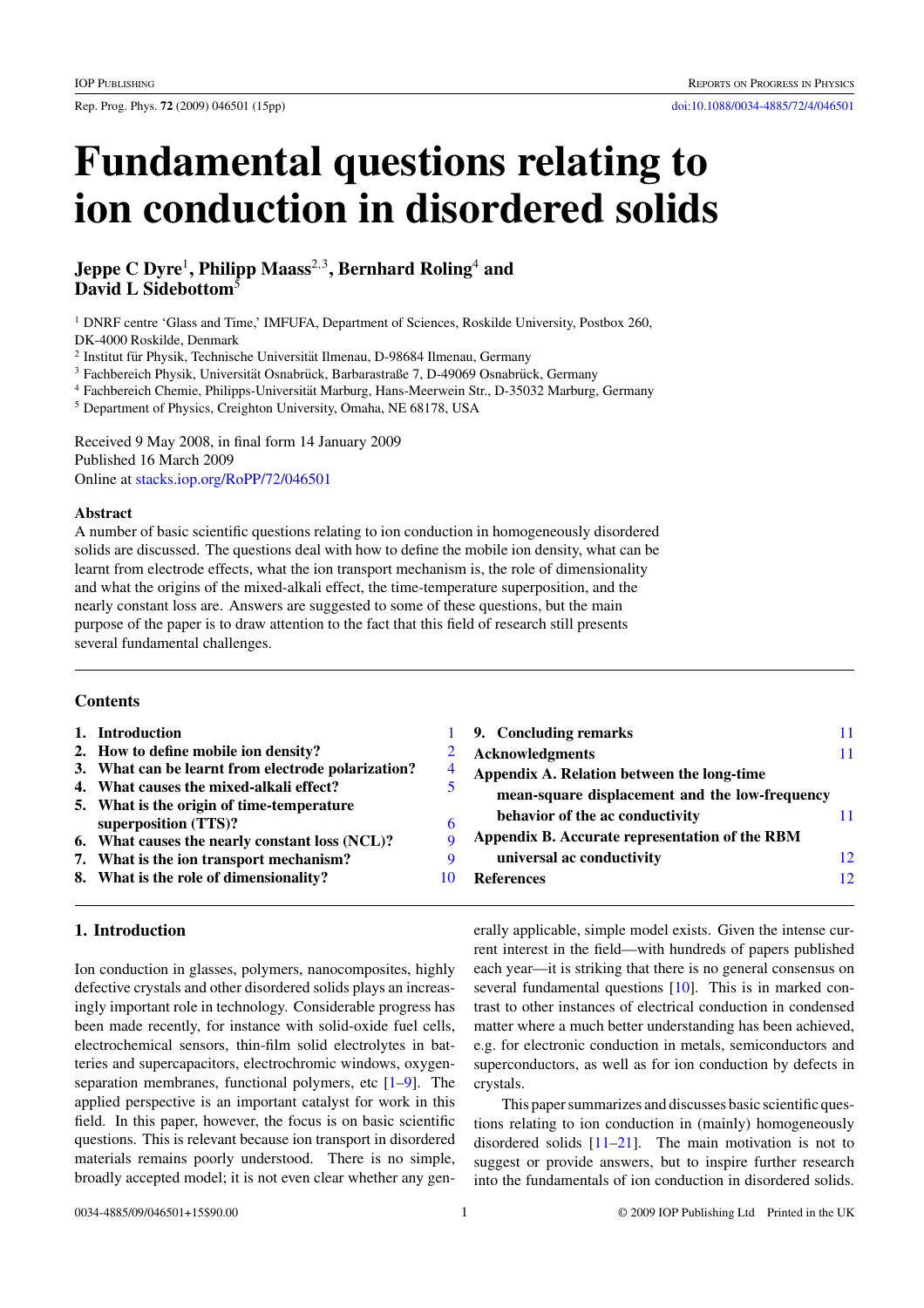<span id="page-1-0"></span>A question that is not addressed below, which has been a point of controversy particularly during the last decade, is how to best represent ac data, via the conductivity or the electric modulus  $[22-25]$ . By now this has been thoroughly discussed in the literature, and we refer the interested reader to the discussions in [\[26–28\]](#page-12-0) that present and summarize the differing viewpoints.

#### **2. How to define mobile ion density?**

Ion motion in disordered solids is fundamentally different from electronic conduction in crystalline solids. Ions are much heavier than electrons so their motion is far less governed by quantum mechanics. Below typical vibrational frequencies  $(\leq 100 \text{ GHz})$  ion motion can be described by activated hopping between (usually) charge-compensating sites. Moving ions carry charge, of course, and thus produce an electrical response which can be detected by a variety of experimental techniques. Unlike crystals, the potential-energy landscape experienced by an ion in a glass or otherwise disordered solid is irregular and contains a distribution of depths and barrier heights, as sketched in figure 1. The varying energies result from differing binding energies at residence sites and differing saddle point energies between residence sites, and they are influenced by interactions between the ions. With increasing time scale, the ions explore larger parts of space by overcoming higher energy barriers.

Following standard arguments, suppose ions with charge *q* are subjected to an electric field *E*. The field exerts the force *qE* on each ion, resulting in an average drift velocity *v* in the field direction. The ion mobility  $\mu$  is defined by  $\mu = v/E$ . If the number of mobile ions per unit volume is  $n_{\text{mob}}$ , the current density *J* is given by  $J = qn_{\text{mob}}v$ . Thus we obtain the following expression for the dc conductivity,  $\sigma_{dc} \equiv J/E$ :

$$
\sigma_{\rm dc} = q n_{\rm mob} \mu \,. \tag{1}
$$

This equation expresses the simple fact that the conductivity is proportional to the ion charge, to the number of mobile ions and to how easily an ion is moved through the solid. As such, equation (1) is an excellent starting point for discussing how the conductivity depends on factors like temperature and chemical composition. Or is it? We shall now argue that the above conventional splitting of the conductivity into a product of mobility and mobile ion density involves non-trivial assumptions.

Except at very high temperatures ion motion in solids proceeds via jumps between different ion sites. Most of the time an ion vibrates in a potential-energy minimum defined by the surrounding matrix. This motion does not contribute to the conductivity except at frequencies above the gigahertz range; only ion jumps between different minima matter. The mobility reflects the long-time average ion displacement after many jumps. The fact that ions spend most of their time vibrating in potential-energy minima, however, makes the definition of mobile ion density less obvious: how to define the number of mobile ions when all ions are immobile most of the time?

Intuitively, equation (1) still makes sense. Imagine a situation where some ions are tightly bound ('trapped') while



**Figure 1.** Schematic figures illustrating ion jumps in a disordered landscape, here in one dimension. The arrows indicate attempted jumps. Most of these are unsuccessful and the ion ends back in the minimum it tried to leave: if the barrier is denoted by  $\Delta E$ , if *T* is the temperature and  $k<sub>B</sub>$  is Boltzmann's constant, according to rate theory the probability of a successful jump is  $\exp(-\Delta E/k_B T)$ . This implies that on short time scales only the smallest barriers are surmounted. As time passes, higher and higher barriers are surmounted, and eventually the highest barriers are overcome. In more than one dimension the highest barrier to be overcome for dc conduction is determined by percolation theory; there are even higher barriers, but these are irrelevant because the ions go around them.

others are quite mobile. In this situation one would obviously say that the density of mobile ions is lower than the total ion density. The problem, however, is that the tightly bound ions sooner or later become mobile and the mobile ions sooner or later will be trapped: by ergodicity, in the long run all ions of a given type must contribute equally to the conductivity. Thus, on long time scales the 'mobile' ion density must be the total ion concentration. This 'long run' may be years or more, and ions trapped for so long are for all practical purposes immobile. Nevertheless, unless there are infinite barriers in the solid, which is unphysical, in the very long run all ions are equivalent.

The question of how many ions contribute to the conductivity makes good sense, however, if one specifies a time scale. Thus, for a given time  $\tau$  it makes perfect sense to ask: on average, how many ions move beyond pure vibration within a time window of length *τ* ? If the average concentration of ions moving over time  $\tau$  is denoted by  $n_{\text{mob}}(\tau)$  and *n* is the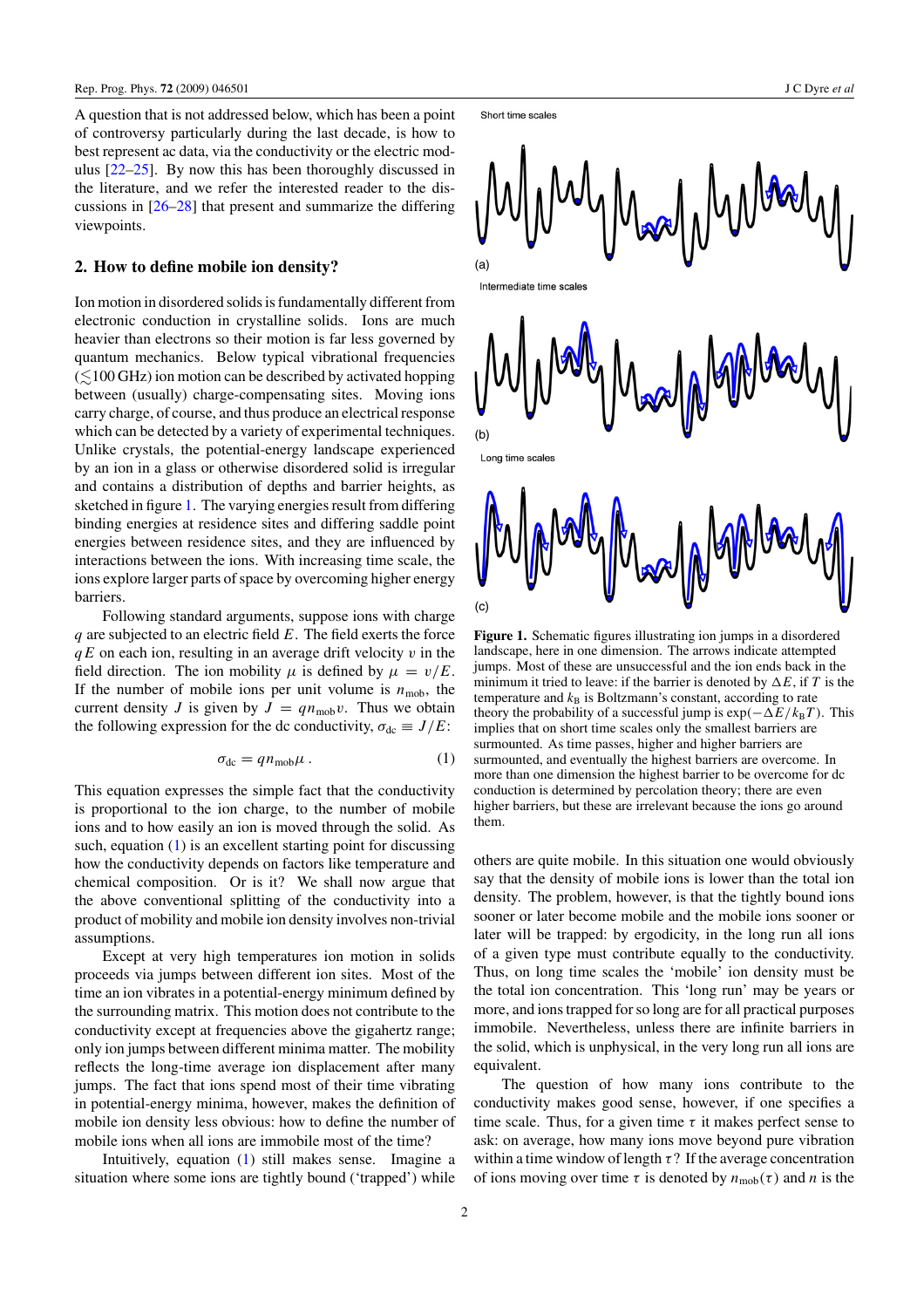<span id="page-2-0"></span>total ion concentration, ergodicity is expressed by

$$
n_{\rm mob}(\tau \to \infty) = n. \tag{2}
$$

An obvious question is how to determine  $n_{\text{mob}}(\tau)$ experimentally. A popular method of determining the 'mobile ion density'—without explicit reference to time scale—is by application of the Almond–West (AW) formalism [\[29–31\]](#page-12-0) that takes advantage of the frequency dependence of the conductivity. We proceed to discuss this approach. First note that in ion conductors with structural disorder, the short-time ion dynamics is characterized by back-and-forth motion over limited ranges, 'subdiffusive' dynamics, whereas the long-time dynamics is characterized by random walks resulting in longrange ion transport, 'diffusive' dynamics (figure [1\)](#page-1-0) [\[32–36\]](#page-12-0). The back-and-forth motion leads to dispersive conductivity at high frequencies, while the long-range transport leads to the low-frequency plateau marking the dc conductivity (figure 2). There is experimental evidence that in materials with high ion concentration, on short time scales only part of the ions are actively involved in back-and-forth motion [\[37,](#page-12-0) [38\]](#page-12-0).

A widely applied description of conductivity spectra in the low-frequency regime (i.e. below 100 MHz) is a Jonscher type power law,

$$
\sigma'(\nu) = \sigma_{\rm dc} \left[ 1 + \left(\frac{\nu}{\nu^*}\right)^n \right],\tag{3}
$$

where we have written the equation in a form such that the crossover frequency marking the onset of ac conduction, *ν*∗, is given by  $\sigma'(\nu^*) = 2\sigma_{dc}$ . Equation (3) is sometimes referred to as the Almond–West (AW) formula, although Almond and West did not consider Jonscher's 'universal dielectric response' of disordered systems, but introduced their formula to describe defective crystals with an activated number of charge carriers. Nevertheless, when applying equation (3) to strongly disordered systems, as, for example, ionic glasses, many authors in the literature follow the physical interpretation suggested by Almond and West and identify the crossover frequency with a 'hopping rate'. Thus combining this ansatz with the Nernst–Einstein relation gives

$$
n_{\rm AW} = \frac{6k_{\rm B}T}{q^2 a^2} \frac{\sigma_{\rm dc}}{v^*} \tag{4}
$$

as an equation to determine the number density of 'mobile ions',  $n_{AW}$  (after assuming jump lengths  $a = 2-3$  Å).

However, if one accepts that equation (3) provides a good fit to spectra in the low-frequency regime—it generally fails at frequencies above 100 MHz— the estimate of an effective number density of 'mobile ions' based on equation (4) is questionable. Application of the fluctuation–dissipation theorem implies the following expression, where  $t^* \equiv 1/v^*$ and *H* and  $\gamma$  are numbers that are roughly of order unity (*H* is an in principle time-scale-dependent Haven ratio [\[39–41\]](#page-12-0) reflecting ion–ion correlations, and  $\gamma \sim 2$  is a numerical factor reflecting the conductivity spectrum at the onset of ac conduction, see [appendix A\)](#page-10-0):

$$
\sigma_{\rm dc} = \frac{nq^2}{6k_{\rm B}T} \frac{\langle \Delta \mathbf{r}^2(t^*) \rangle}{\gamma H} v^*.
$$
 (5)



**Figure 2.** (*a*) Schematic figure showing the real part of the ac conductivity as a function of frequency at three different temperatures. As temperature is lowered, the dc conductivity decreases rapidly. At the same time the frequency marking the onset of ac conduction also increases (actually in proportion to the dc conductivity, compare with the BNN relation discussed below (equation [\(13\)](#page-5-0)). (*b*) The real part of the ac conductivity at three different temperatures for a lithium-phosphate glass. The circles mark the frequency for onset of ac conduction.

Combining equations  $(4)$  and  $(5)$  yields

$$
\frac{n_{AW}}{n} = \frac{1}{\gamma H} \frac{\langle \Delta \mathbf{r}^2(t^*) \rangle}{a^2}.
$$
 (6)

If the mean-square displacement obeys  $\langle \Delta r^2(t^*) \rangle \simeq a^2$ one has  $n_{AW} \simeq n_{mob}(\tau = 1/v^*)$ , but unfortunately the quantity  $\langle \Delta r^2(t^*) \rangle$  does not generally have this approximate value. In simple models where all ions have similar jump rate,  $\langle \Delta r^2(t^*) \rangle$  is roughly  $a^2$  times the fraction of ions that have jumped within time *t*∗. It is not possible to model the universally observed strong frequency dispersion of the conductivity without assuming a wide spread of jump rates, however, and in such models such as the random barrier model (RBM) considered below  $\langle \Delta r^2(t^*) \rangle$  is much larger than  $a^2$ . Generally,  $\langle \Delta r^2(t^*) \rangle / a^2$  gives an approximate *upper limit* for the fraction of ions that have moved in the time window *t*<sup>∗</sup>. Ignoring the less significant factor  $γ$  *H*, this implies that  $n_{\text{mob}}(t^*)$  <  $n_{\text{AW}}$ . To summarize, only in models without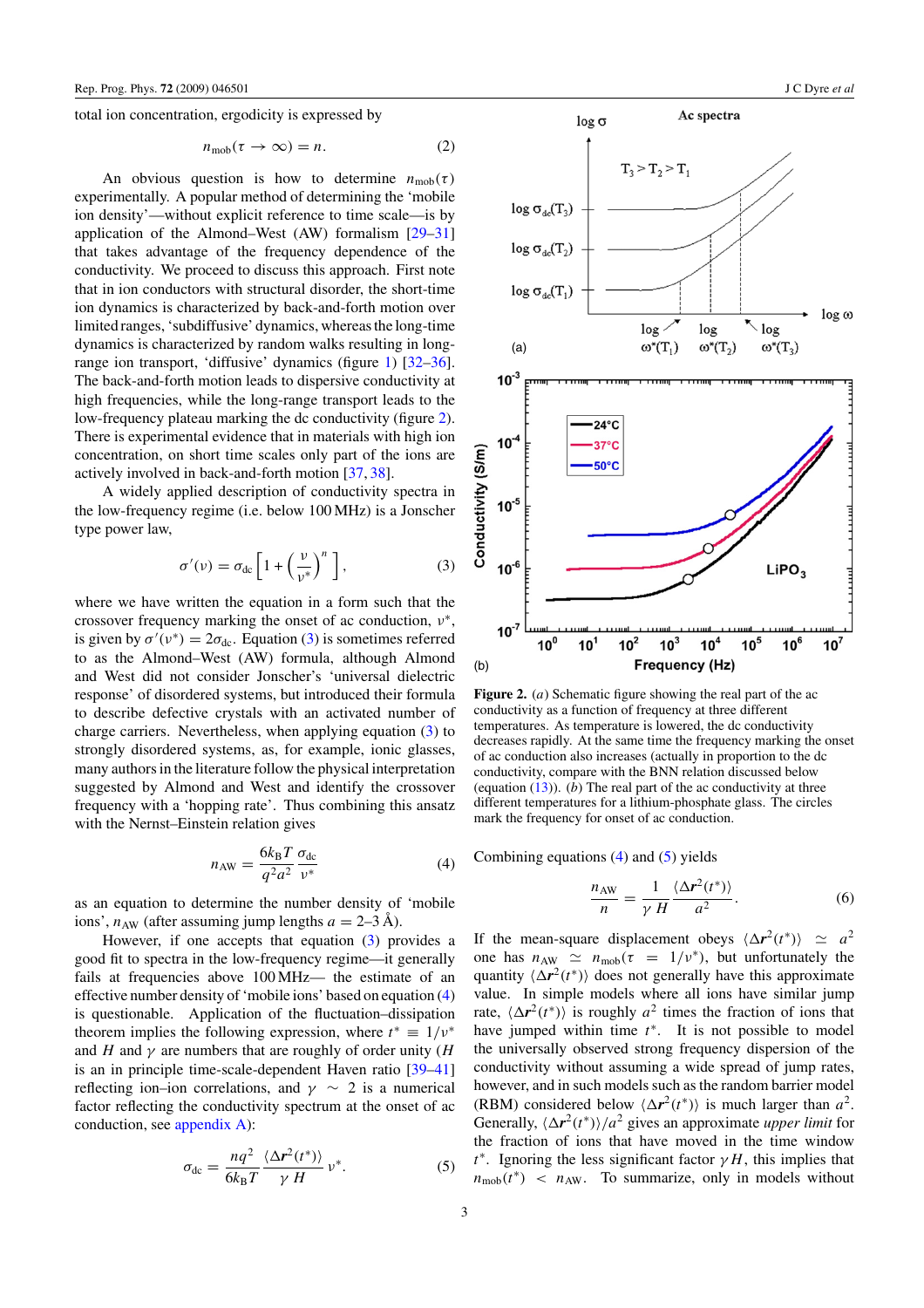<span id="page-3-0"></span>significantly varying jump rates does  $n_{AW}$  give an estimate of how many ions on average jump over a time interval of length *t*∗.

An alternative suggestion for obtaining information about the 'number of mobile ions' is based on analyzing the electrode polarization regime of conductivity spectra for ion conductors placed between blocking electrodes [\[42–45\]](#page-12-0). However, theoretical analyses of the spectra are often based on Debye– Hückel-type approaches  $[42-45]$ , the applicability of which is far from obvious at high ion density. Thus while it is a potentially useful idea, more theoretical work is needed before observations of electrode effects may lead to safe conclusions regarding the number of mobile ions (see the next section that outlines the simplest approximate description); one still needs to specify the time scale that the number of mobile ions refers to.

Solid-state NMR methods such as motional narrowing experiments [\[46–48\]](#page-12-0) and the analysis of multi-time correlation functions of the Larmor frequency [\[49,](#page-12-0) [50\]](#page-12-0) provide information about the number of ions moving on the time scale that these methods monitor (milliseconds to seconds).

The question 'what is the density of mobile ions?' thus well defined only when it refers to a particular time scale. According to standard ergodicity arguments, if the time scale is taken to infinity, all ions contribute equally and the density of mobile ions is the total ion density *n*. A natural choice of time scale is that characterizing the onset of ac conduction, the *t*<sup>∗</sup> of the above equations. Choosing this time scale leads to a classification of ion conductors into two classes: those for which  $n_{\text{mob}}(t^*)$  is comparable to the total ion density *n*:  $n_{\text{mob}}(t^*) \simeq n$  ('strong electrolyte case' [\[13\]](#page-12-0)), and those for which  $n_{\text{mob}}(t^*) \ll n$  ('weak electrolyte case' [\[51,](#page-12-0) [52\]](#page-12-0)). The latter class includes solids where ion conduction proceeds by the vacancy mechanism (section [7\)](#page-8-0).

#### **3. What can be learnt from electrode polarization?**

As is well known, the ac conductivity  $\sigma(\omega)$  is a complex function. Thus associated with the real part there is also an imaginary component; the latter determines the real part of the frequency-dependent permittivity. For the study of ion conduction in disordered solids the use of blocking or partially blocking metal electrodes is convenient. In this case, the high-frequency parts of ac conductivity and permittivity spectra are governed by ion movements in the bulk of the solid electrolyte, while the low-frequency part is governed by so-called 'electrode polarization' effects, as shown in figure 3. Since the ions are blocked by the metal electrode, there is accumulation or depletion of ions near the electrodes, leading to the formation of space-charge layers. The voltage drops rapidly in these layers, which implies a huge electrical polarization of the material and a near-absence of electric field in the bulk sample at low frequencies. The build-up of electrical polarization and the drop of the electric field in the bulk are reflected in an increase in the ac permittivity and a decrease in the ac conductivity with decreasing frequency [\[53\]](#page-12-0). For completely blocking electrodes  $\sigma(0) = 0$ , of course. Whenever both ions and electrons conduct, a number of



**Figure 3.** (*a*) At high frequencies the nearly constant loss (NCL) regime appears where the conductivity becomes almost proportional to frequency (data for a lithium-phosphate glass). (*b*) The electrode polarization effects on the real part of the conductivity and the real part of the dielectric constant at high temperature for a Na–Ca–phosphosilicate glass.

electrochemical techniques exist for evaluating transference numbers of ions and electrons, including galvanic cells, polarization and permeation techniques [\[4,](#page-12-0) [54–56\]](#page-12-0).

Systematic experimental and theoretical studies of electrode polarization effects in electrolytes began in the 1950s with works carried out by Macdonald [\[57\]](#page-12-0), Friauf [\[58\]](#page-12-0), Ilschner [\[59\]](#page-12-0), Beaumont [\[60\]](#page-12-0) and others. Their approaches were based on differential equations for the motion (diffusion and drift) of charge carriers under the influence of chemical and electrical potential gradients. These equations were combined with the Poisson equation and linearized with respect to the electric field. Thereby, expressions for the ac conductivity and permittivity at low electric field strengths were derived. These are mean-field approaches in the sense that a mobile charge carrier interacts with the average field produced by the electrode and the other mobile carriers [\[61\]](#page-12-0).

When charge carrier formation and recombination can be neglected and the sample thickness *L* is much larger than the space-charge layer thickness, the theoretical expressions can be approximately mapped onto the simple electrical equivalent circuit shown in figure [4](#page-4-0) if the frequency dependence of the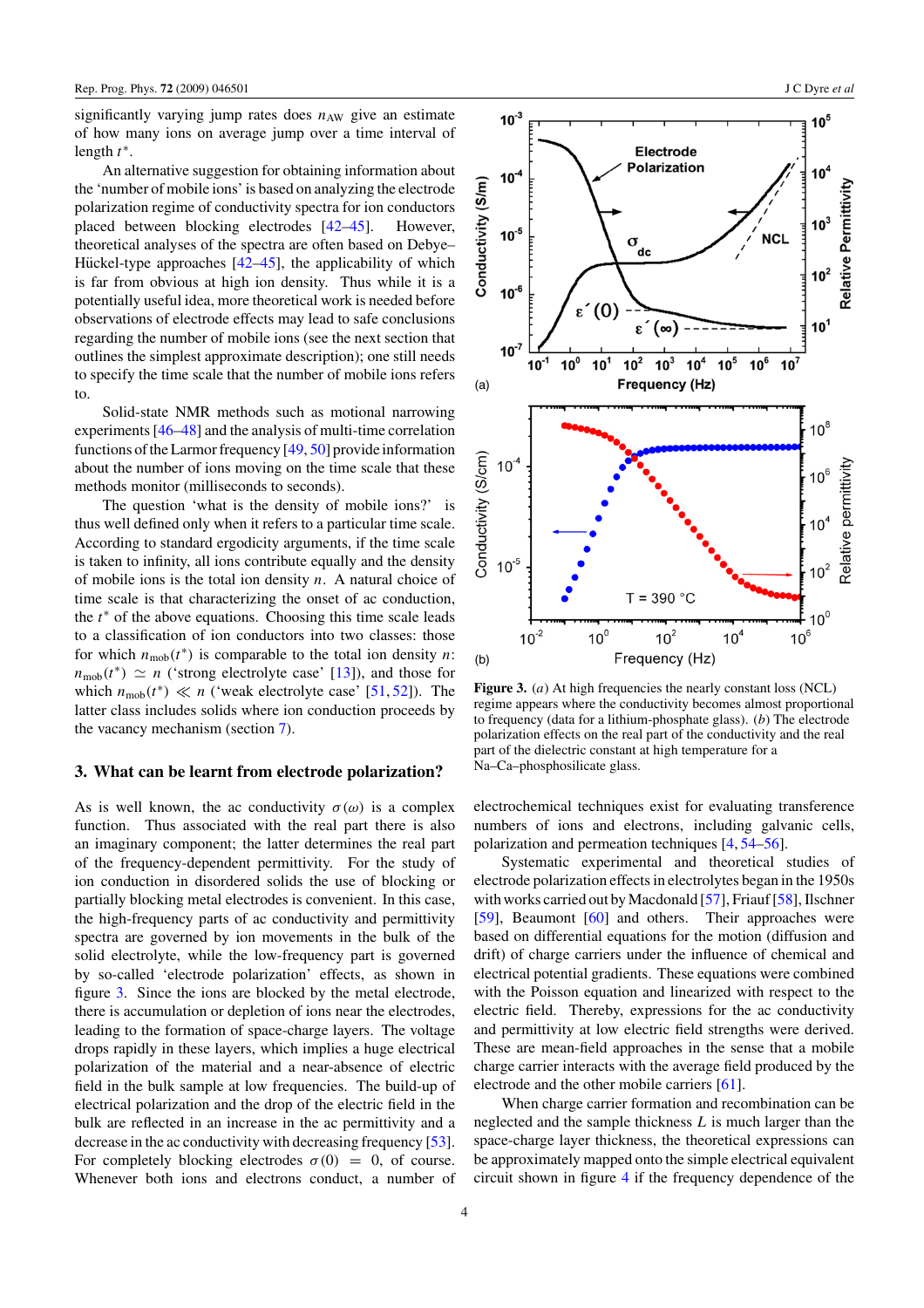<span id="page-4-0"></span>

**Figure 4.** Simplified electrical equivalent circuit describing the low-field ac conductivity and permittivity spectra of solid electrolytes between blocking ( $R_{ct} = \infty$ ) or partially blocking electrodes. The right element describes the bulk sample properties, the left describes the space-charge layer capacitance and charge transfer resistance (the frequency dispersion of the bulk conductivity may be taken into account by replacing the resistor  $R_B$  by a frequency-dependent impedance).

bulk conductivity is ignored. Ion transport in the bulk is described by the  $R_B C_B$  element. The space-charge layers are described by a capacitance  $C_{EP}$ , and, in the case of discharge of the mobile ions at one electrode, a generally large parallel charge transfer resistance  $R_{\text{ct}}$ . The  $R_{\text{ct}}C_{\text{EP}}$ element acts in series with the  $R_B C_B$  element. In the cases  $C_{\rm EP} \gg C_{\rm B}$  and  $R_{\rm ct} \gg R_{\rm B}$  that usually apply, the equivalent circuit leads to the following expressions for the frequencydependent conductance  $G(\omega)$  (real part of the admittance) and capacitance  $C(\omega)$  (imaginary part of the admittance):

$$
G(\omega) \equiv \sigma'(\omega) \frac{A}{L} = \frac{(1/R_{\rm ct} + R_{\rm B}/R_{\rm ct}^2) + \omega^2 R_{\rm B} C_{\rm EP}^2}{(1 + R_{\rm B}/R_{\rm ct})^2 + (\omega R_{\rm B} C_{\rm EP})^2}
$$
(7)

and

$$
C(\omega) \equiv \epsilon_0 \epsilon'(\omega) \frac{A}{L} = C_{\rm EP} \frac{1 + \omega^2 R_{\rm B}^2 C_{\rm B} C_{\rm EP}}{(1 + R_{\rm B}/R_{\rm ct})^2 + (\omega R_{\rm B} C_{\rm EP})^2}
$$
(8)

with *A* denoting the sample area, and  $C_{EP}/C_B = L/(2L_D)$ , where the Debye length  $L<sub>D</sub>$  is defined by

$$
L_{\rm D}^2 \equiv \frac{\epsilon_0 \epsilon_{\rm bulk} k_{\rm B} T}{\tilde{n}_{\rm mole} e^2}.
$$
 (9)

From these expressions one can calculate the number density of mobile ions  $\tilde{n}_{\text{mob}}$ , which is the density of mobile ions referring to the time scale for build-up of electrode polarization,  $\tilde{n}_{\text{mob}} = n_{\text{mob}}(\tau_{\text{ep}})$  where  $\tau_{\text{ep}} = R_B C_{\text{EP}}$ .

In the absence of ion discharge, i.e. when  $R_{ct} \rightarrow \infty$ , the equivalent circuit reduces to an *RC* element in series with a capacitor. The existence of a finite charge transfer resistance leads to the occurrence of a conductance plateau at low frequencies with plateau value  $G<sub>s</sub>$  given by

$$
G_{\rm s} = \frac{1}{R_{\rm B} + R_{\rm ct}}.\tag{10}
$$

In addition, the static capacitance  $C_s$  becomes slightly smaller than  $C_{EP}$ :

$$
C_{\rm s} = C_{\rm EP} \left( \frac{R_{\rm ct}}{R_{\rm ct} + R_{\rm B}} \right)^2.
$$
 (11)

This mean-field approach should apply to materials with low  $\tilde{n}_{\text{mob}}$ , such as ionic defect crystals and diluted electrolyte solutions. Its applicability to disordered solids with high ion density is far from obvious. Nevertheless, a large number of ac spectra of ion-conducting glasses and polymers were traditionally analyzed and interpreted utilizing the above equations. Thereby, number densities of mobile ions were calculated and compared with the total ion content of the samples. For instance, Schütt and Gerdes concluded that in alkali silicate and borosilicate glasses only between 1 and 100 ppm of the alkali ions are mobile [\[62\]](#page-12-0). Similar results were obtained by Tomozawa on silica glass with impurity ions [\[43\]](#page-12-0) and by Pitarch *et al* from voltage-dependent measurements on a sodium aluminosilicate glass [\[63\]](#page-12-0). Klein *et al* carried out measurements on ionomers containing alkali ions and found ratios of mobile alkali ions to the total alkali ion content ranging from about 10 to 500 ppm [\[44\]](#page-12-0).

For a critical discussion of such experimental results and their interpretation, it is important to consider limitations of both experiment and theory. Regarding the experimental situation, there are in particular two important points: (i) the roughness of the electrode/solid electrolyte interface is usually not taken into account. Especially in a frequency range where the length scale of the potential drop at the electrodes is comparable to the roughness of the interface, the roughness must have a considerable influence on the ac conductivity and permittivity. (ii) The surface-near regions of ion conductors often exhibit a chemical composition that is significantly different from the bulk. For instance, in ionic glasses surface corrosion is initiated by an alkali-proton exchange. Such deviations from the bulk composition should have a strong influence on the ac spectra when the potential drop occurs very close to the surface, i.e. at high capacitance values close to the static capacitance plateau and in the static capacitance plateau regime.

From a theoretical point of view, serious limitations of the applicability of mean-field approaches to disordered solids derive from: (i) the interactions between the ions are not taken into account; (ii) surface space charges in disordered solids may exist even without the application of an external electric field, due to ion exchange processes at the surface or due to an interaction of mobile ions with the metal electrode. Thus more sophisticated theories should take into account the possibility of an open-circuit potential difference between electrodes and solid electrolyte.

In summary, considerable efforts in both experiment and theory are required in order to carry out measurements on well-defined electrode/electrolyte interfaces and to obtain a better theoretical understanding of what kind of information may be derived from electrode polarization effects. It is clearly worthwhile to pursue this direction of research, and it would also be worthwhile to look into what can be learnt from electrode effects in the strong-field case where the electrode polarization becomes nonlinear.

#### **4. What causes the mixed-alkali effect?**

A prominent phenomenon occurring in ion-conducting glasses is the mixed-alkali effect (for reviews, see [\[64–67\]](#page-12-0)). This effect is the increase in the mobility activation energy of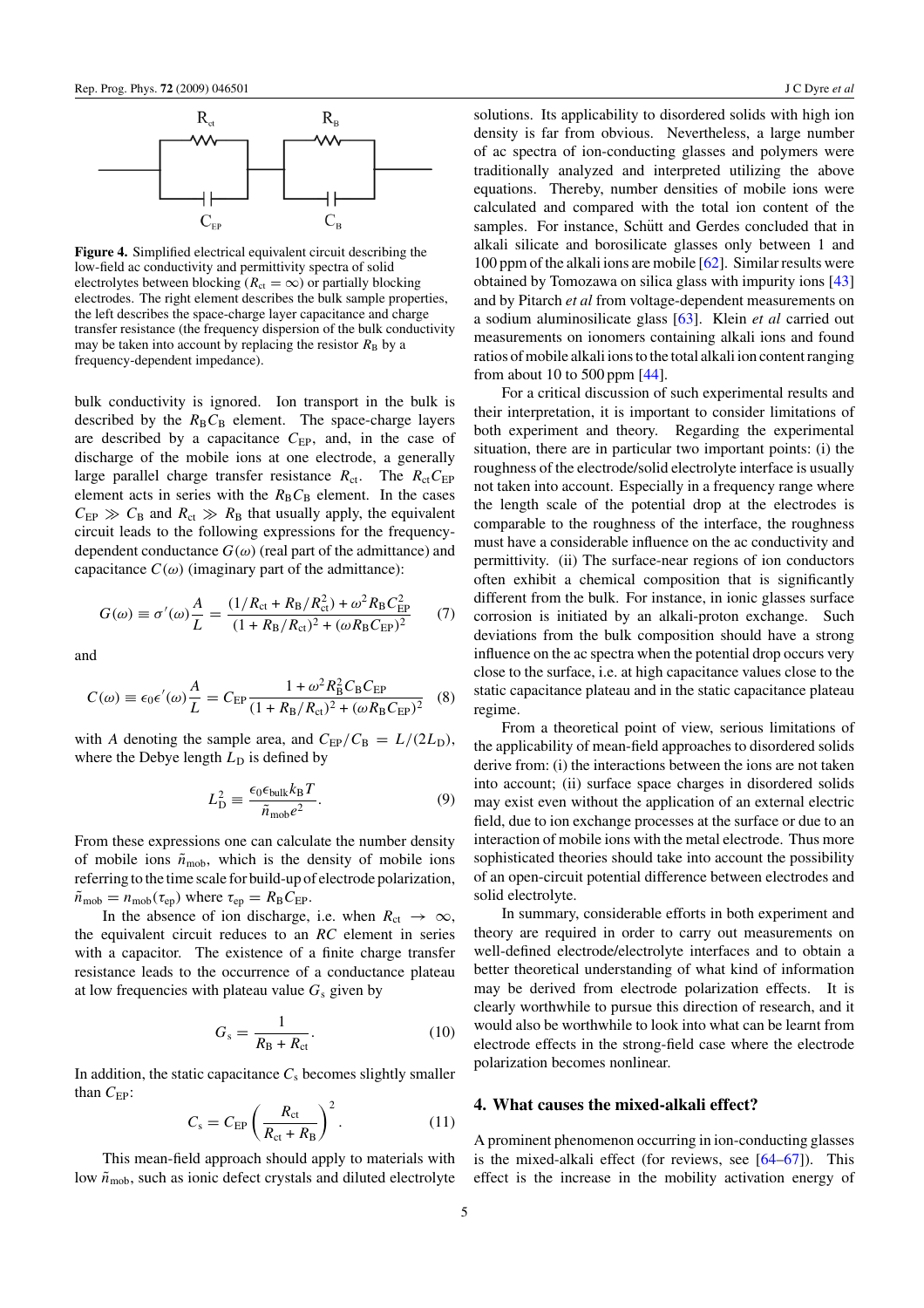<span id="page-5-0"></span>one type of ion when it is gradually replaced by a second type of ion. This leads to changes in the tracer diffusion coefficients  $D_{A,B}(x)$  over several orders of magnitude at low temperatures, and to a minimum in the dc conductivity  $\sigma(x) \sim$  $(1 - x)D_A(x) + xD_B(x)$ , when the mixing ratio *x* of two ions A and B is varied (for recent systematic experimental studies, see, e.g. [\[68,](#page-12-0) [69\]](#page-12-0)).

Much progress has been made over the last two decades for explaining the mixed-alkali effect [\[70–89\]](#page-12-0). Compelling evidence now exists that its origin is of structural character, associated with a mismatch effect [\[70\]](#page-12-0) where sites in the glassy network favorable for one type of ion are unfavorable for the other type of ion. This evidence comes from EXAFS [\[73,](#page-12-0) [90,](#page-12-0) [91\]](#page-12-0), NMR [\[92\]](#page-13-0) and infrared spectroscopy [\[93–95\]](#page-13-0), x-ray and neutron scattering experiments in combination with reverse Monte Carlo modeling [\[83\]](#page-12-0) and bond-valence sum analyses [\[84\]](#page-12-0), molecular orbital calculations [\[96,](#page-13-0) [97\]](#page-13-0), molecular dynamics simulations [\[74,](#page-12-0) [98–100\]](#page-13-0) and theoretical works based on microscopic and semi-microscopic approaches [\[70,](#page-12-0) [72,](#page-12-0) [79,](#page-12-0) [80,](#page-12-0) [82\]](#page-12-0). In hopping systems, the mismatch effect can be modeled by site energies that are different for different types of ions, i.e. a low-energy site for one type is a high-energy site for the other type.

Recently it was possible also to explain the peculiar behavior of the internal friction in mixed-alkali glasses [\[101,](#page-13-0) [102\]](#page-13-0). When a mixed-alkali glass fiber is twisted at a certain frequency, two mechanical loss peaks can be identified well below the glass-transition temperature: the single-alkali peak that with beginning replacement becomes smaller and moves to higher temperatures, and the mixed-alkali peak that at the same time becomes higher and moves to lower temperatures (for a review of experimental results, see [\[103\]](#page-13-0)). Based on general theoretical considerations it was shown that the mixedalkali peak can be traced back to mutual exchanges of two types of ions and the single-alkali peak to exchanges of the (majority) ion with vacancies. As a consequence, large mixedalkali peaks are predicted for ion types with small mismatch where ion–ion exchange processes are more likely to occur. This agrees with experimental observations. Moreover, it was shown that the occurrence of large mixed-alkali peaks at small mixing ratios can be understood if the fraction of empty sites is small. This gives independent evidence for the small fraction of empty sites found in theoretical arguments [\[104\]](#page-13-0) as well as in molecular dynamics simulations [\[99,](#page-13-0) [100,](#page-13-0) [105,](#page-13-0) [106\]](#page-13-0) (section [7\)](#page-8-0).

Despite this progress over the last decade, there are still many issues awaiting experimental clarification and theoretical explanation. A point less often addressed so far in the microscopic modeling is the behavior of the viscosity as reflected in a minimum of the glass-transition temperature upon mixing. This softening of the glass structure at intermediate mixing ratios may significantly influence ion transport properties. The mixed-alkali effect becomes weaker with total ion content [\[66\]](#page-12-0) in agreement with theoretical expectations [\[70\]](#page-12-0). However, a systematic theoretical study of this feature has not yet been undertaken. In summary, there is still no consistent theoretical account of all main signatures of the mixed-alkali effect.

We finally note that a mixed-alkali effect also occurs in crystals with structure of  $\beta$ - and  $\beta$ <sup>"</sup>-alumina type, where the ion motion is confined to two-dimensional conduction planes [\[107–109\]](#page-13-0). A quantitative theory has been developed for this based on the wealth of structural information available [\[110,](#page-13-0) [111\]](#page-13-0). The key point is that A and B ions have different preference to become part of mobile defects, and this preference is caused by a different interaction of the ions with the local environment. In this respect the origin of the mixedalkali effect in crystals has close similarities to that in glasses. However, different from the host network in glasses, the host lattice in the crystalline systems is almost unaffected by the mixing of the two types of ions.

# **5. What is the origin of time-temperature superposition (TTS)?**

Different suggestions were made in the past to characterize the similar ac responses observed for different types of ion conductors in frequency regimes not exceeding ∼100 MHz. The simplest description is the power-law frequency dependence proposed by Jonscher (equation [\(3\)](#page-2-0)) [\[112,](#page-13-0) [113\]](#page-13-0). The power-law description is not accurate, however, because the exponent must generally increase somewhat with frequency in order to fit experiments properly, and also because the asymptotic low-frequency behavior is inconsistent with experiments that imply  $\sigma'(\omega) - \sigma(0) \propto \omega$  for  $\omega \to 0$  $(\omega = 2\pi \nu)$  [\[36,](#page-12-0) [114\]](#page-13-0). A more general approach is to consider the scaling associated with TTS for any particular ion conductor [\[115–117\]](#page-13-0). The scaling ansatz reads

$$
\sigma(\omega, T) = \sigma_{\rm dc}(T) f\left[\omega/\omega^*(T)\right].\tag{12}
$$

Here  $f(u)$  is the so-called scaling function and  $\omega^*$  the previously defined angular frequency marking the onset of ac conduction. Any solid that obeys TTS is, equivalently, referred to as obeying scaling. As an example, figure [5\(](#page-6-0)*b*) illustrates how the spectra of figure [2\(](#page-2-0)*b*) scale to a common so-called master curve.

Barton [\[118\]](#page-13-0), Nakijama [\[119\]](#page-13-0) and Namikawa [\[120\]](#page-13-0) long ago verified that for many ion- (and some electron-) conducting disordered solids

$$
\omega^* = \frac{\sigma_{dc}}{p \epsilon_0 \Delta \epsilon},\tag{13}
$$

where p is a constant of order of unity and  $\Delta \epsilon$  is the dielectric strength, i.e. the difference between static and highfrequency dimensionless dielectric constants. Equation (13) is known as the BNN relation [\[121\]](#page-13-0). By considering the low-frequency expansion of the conductivity a connection can be made between the scaling equation (12) and the BNN relation [\[122\]](#page-13-0). The argument assumes analyticity of the scaling function  $f(u)$  for small  $u$ , which is in fact necessary in order to have a well-defined dielectric strength [\[123\]](#page-13-0). One has  $\sigma(\omega)/\sigma_{dc} = 1 + iK\omega/\omega^*$  for  $\omega \to 0$  with the constant *K* being real. Accordingly, one obtains  $\epsilon(\omega) - \epsilon_{\infty}$  $\sigma(\omega)/(\mathrm{i}\epsilon_0\omega) = \sigma_{\mathrm{d}c}/(\mathrm{i}\epsilon_0\omega) + K\sigma_{\mathrm{d}c}/\epsilon_0\omega^*$  for  $\omega \to 0$  which implies  $\Delta \epsilon = K \sigma_{dc} / \epsilon_0 \omega^*$ . Thus TTS and analyticity imply the BNN relation—but do not mathematically guarantee that *p* ∼ 1.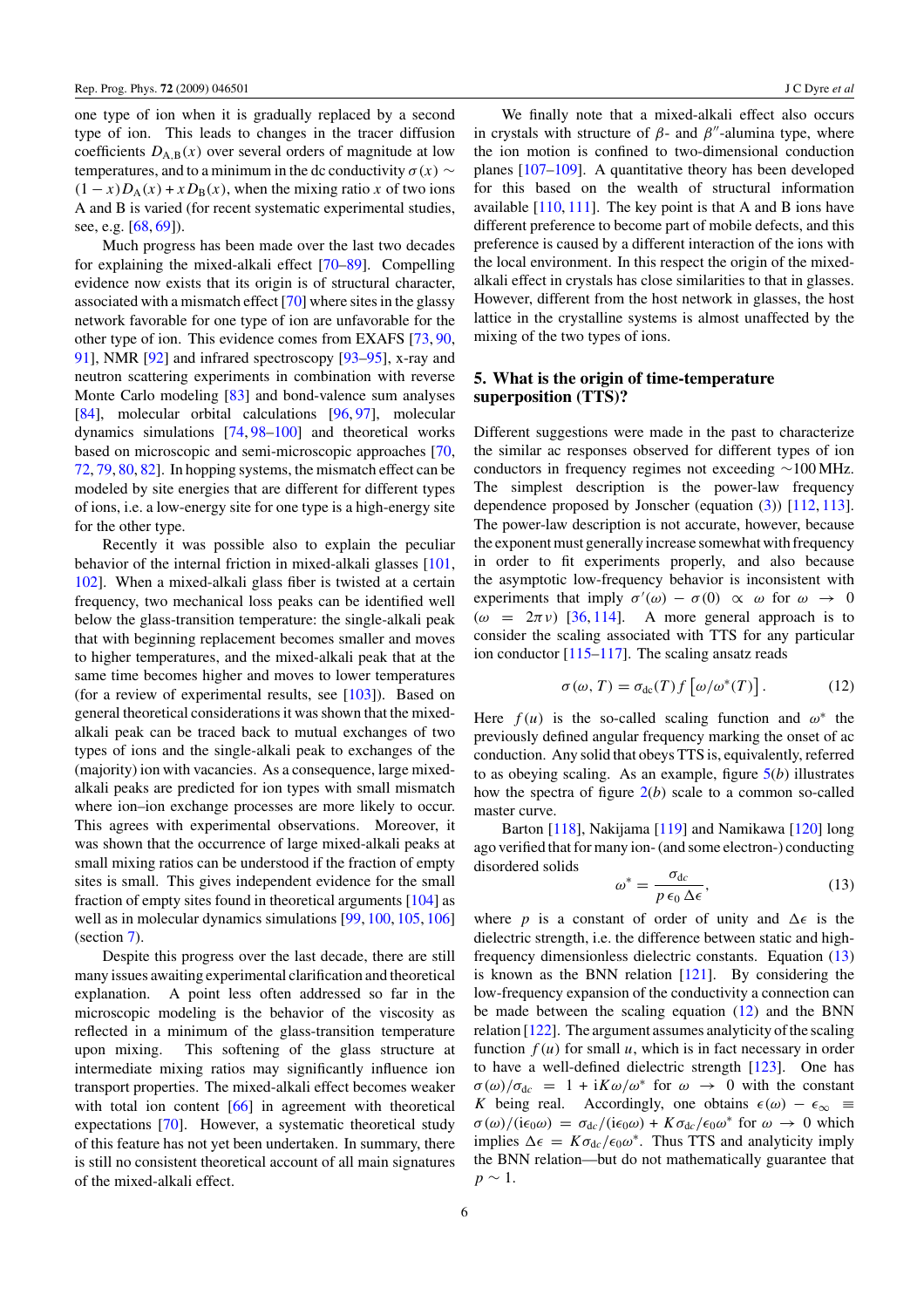<span id="page-6-0"></span>

**Figure 5.** Time-temperature superposition (TTS). (*a*) Sketch of how the three spectra of figure  $2(a)$  $2(a)$  collapse to a single master curve when suitably scaled. Whenever this is possible, the solid is said to obey TTS. Most disordered ion conductors, including all single-ion-conducting glasses, obey TTS. (*b*) TTS demonstrated for the lithium-phosphate glass data of figure [2\(](#page-2-0)*b*).

To the best of our knowledge, TTS applies for all singleion-conducting glasses and crystals with structural disorder. This remarkable fact suggests that disorder is intimately linked to TTS. In crystals with structural disorder, such as  $RbAg_4I_5$ and *β*-alumina, different types of ion sites exist with different energies [\[124–126\]](#page-13-0). In addition, the Coulomb interactions cause a significant spread in the potential energies of the ions. In glasses, the disorder of the glass matrix leads to a broad distribution of ion site energies and barrier heights and thus to a broad distribution of jump rates [\[127,](#page-13-0) [128\]](#page-13-0). This may explain why, even in single-modified glasses (i.e. with only one type of ion) with low number ion density and corresponding weak interionic Coulomb interactions, violations of TTS have not been observed  $[129^6, 130]$  $[129^6, 130]$ .

In contrast, crystals with a low concentration of point defects routinely show TTS violations. Examples are materials with intrinsic Frenkel or Schottky defects, such as alkali and silver halides [\[131\]](#page-13-0). In these materials, the interactions between the defects are weak, and the defects are partly bound to counter charges. Therefore, on short time scales the defects carry out localized movements close to the counter charges. These localized movements are not correlated with the longrange ion transport, and consequently the conductivity spectra do not obey TTS.

Violations of TTS are also found in materials with more than one type of ion. Examples are mixed-alkali glasses [\[132\]](#page-13-0), as for instance  $2Ca(NO<sub>3</sub>)<sub>2</sub> \cdot 3KNO<sub>3</sub>$  (CKN) melts [\[133,](#page-13-0) [134\]](#page-13-0). Below the glass-transition temperature ( $T_g$  = 333 K) CKN is believed to be a pure  $K^+$  ion conductor and it obeys TTS, but at higher temperatures  $Ca^{2+}$  ions most likely contribute significantly to the conductivity (above 375K CKN again obeys TTS [\[134\]](#page-13-0)). Other examples are some polymer electrolytes above their glass-transition temperature where the polymer chains carry out segmental movements. Here different types of movements with different characteristic length scales contribute to the conductivity spectra, which generally results in TTS deviations [\[135\]](#page-13-0).

The simplest model exhibiting the observed scaling properties (equations  $(12)$  and  $(13)$ ) is perhaps the random barrier model (RBM), see, e.g. [\[36\]](#page-12-0) for a review. In this model hopping of a single particle on a lattice with identical site energies is considered, where the energy barriers for jumps between neighboring sites are randomly drawn from a smooth probability distribution. The particles must overcome a critical 'percolation' energy barrier *E*<sup>c</sup> to exhibit long-range motion (a review of percolation theory with particular emphasis on ion diffusion was given by Bunde and Havlin [\[136\]](#page-13-0)). The time to overcome the percolation barrier,  $t_c \propto \exp(E_c/k_BT)$ , determines the characteristic frequency marking the onset of ac conduction:  $\omega^* \sim t_c^{-1}$  [\[36\]](#page-12-0). The percolation energy barrier acting as a bottleneck—also determines the dc conductivity temperature dependence. Thus percolation explains why a wide distribution of barriers nevertheless results in an Arrhenius dc conductivity (which is observed for most disordered ion-conducting solids). Incidentally, the BNN relation's rough proportionality,  $\sigma(0) \propto \omega^*$ , also follows from the fact that percolation determines the conduction properties.

The scaling function of the RBM is *universal* in the 'extreme disorder limit' where the jump rates vary over several decades; this limit is approached as temperature is lowered. Universality means that the ac response in scaled units becomes independent of both temperature and activation energy probability distribution. This was shown by extensive computer simulations involving barriers distributed according to a Gaussian, an exponential, an inverse power law, a Cauchy distribution, etc  $[36, 137]$  $[36, 137]$  $[36, 137]$ . It was recently shown  $[138]$  that if  $\tilde{\sigma} \equiv \sigma(\omega)/\sigma_{dc}$  and  $\tilde{\omega}$  is a suitably scaled frequency, except at low frequencies where the conductivity approaches the dc level ( $\omega < \omega^*$ ), the universal RBM ac conductivity is to a good approximation given by the equation

$$
\ln \tilde{\sigma} = \left(\frac{\mathrm{i}\tilde{\omega}}{\tilde{\sigma}}\right)^{2/3}.\tag{14}
$$

This expression implies an approximate power-law frequency dependence of the ac conductivity with an exponent that slowly converges to unity at very high frequencies—not simply an

<sup>6</sup> In this work the BNN relation was not used to scale the spectra, but the authors used  $\omega^* \propto \sigma_{\rm dc} T/n$  that corresponds to the BNN crossover frequency if  $\Delta \epsilon$  follows a Curie law,  $\Delta \epsilon \propto n/T$ .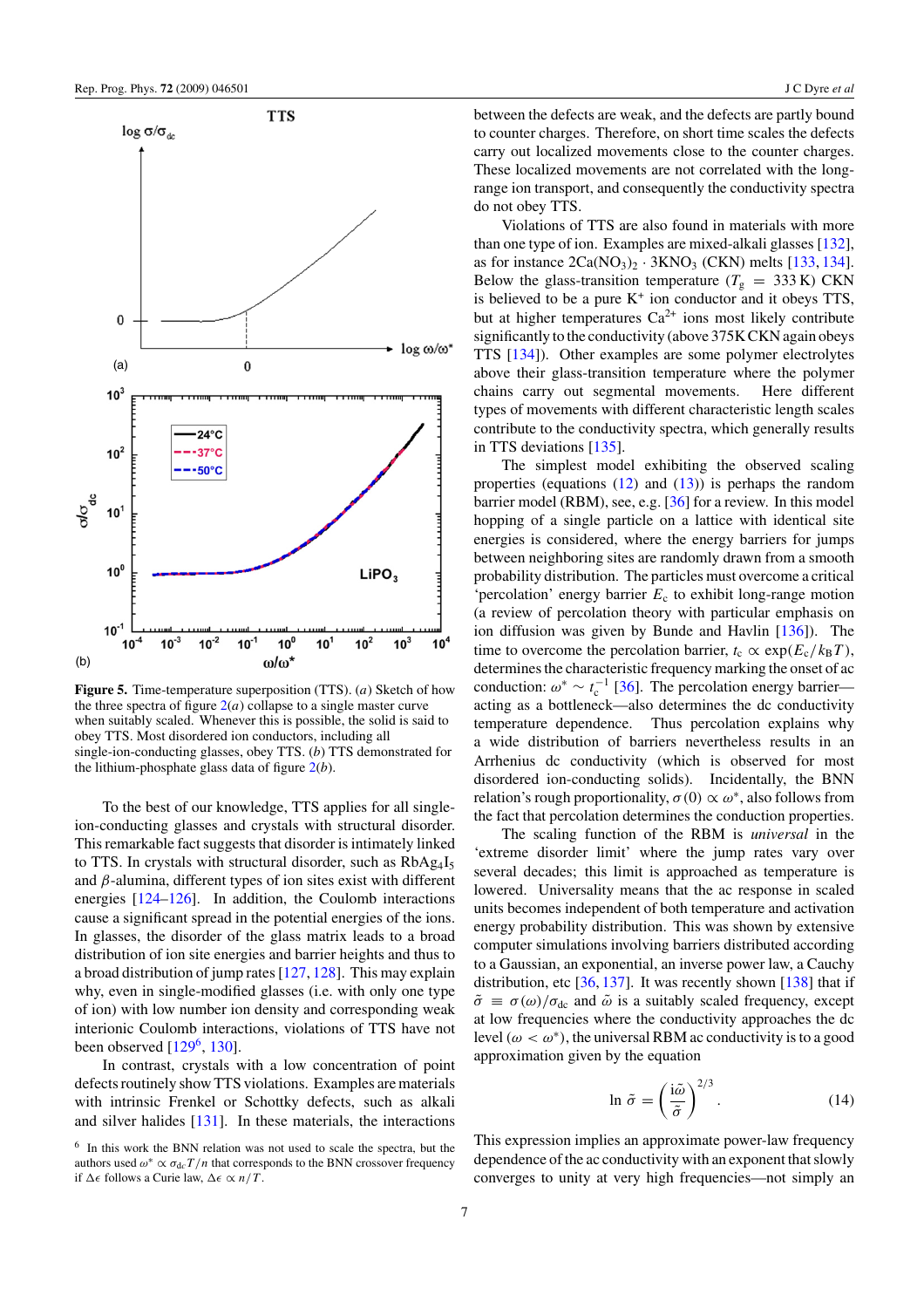<span id="page-7-0"></span>

**Figure 6.** Approximate ac universality and deviations from it. (*a*) shows the RBM prediction for the scaled real part of the ac conductivity (full curve) compared with data for two typical ion-conducting glasses, the 24 ◦C data of figure [2\(](#page-2-0)*b*) and the sodium-borate data of (*b*). The fit is good, but not perfect. (*b*) shows that ac universality does not include mixed-alkali glasses (blue); the red curve for a sodium-borate glass represents approximate ac universality, compare (*a*).

 $\omega/\omega^*$ 

 $(b)$ 

exponent of 2*/*3 as one might naively guess. A more accurate representation of the RBM universal ac conductivity is given in [appendix B.](#page-11-0)

The RBM scaling function is close to, but rarely identical to those of experiments [\[36,](#page-12-0) [79,](#page-12-0) [139\]](#page-13-0). As an example figure  $6(a)$  shows the RBM universal ac conductivity (full curve) with the lithium-phosphate data of figure [2\(](#page-2-0)*b*) at the lowest temperature  $(24 °C)$  and the sodium-borate data of figure 6(*b*), where both data sets were empirically scaled on the frequency axis. Figure 6(*b*) shows data also for a mixed-alkali glass; these data deviate significantly from the approximate ac universality represented by the red curve. It appears that, on the one hand, the RBM captures the essential features of the ion dynamics for single-ion-conducting disordered solids, and that, on the other hand, deviations from the RBM universal ac conductivity provide important information about specific features of the solid in question [\[38\]](#page-12-0). Thus the RBM may be regarded as the 'ideal gas' model for ac conduction in disordered solids.

In the RBM the dispersive transport properties are governed by strong disorder, forcing the ions to explore percolation paths for long-range motion [\[140,](#page-13-0) [141\]](#page-13-0). Macroscopic alternatives to the RBM (but with similar basic physics [\[36\]](#page-12-0)), which apply if the sample has microstructure, have also been studied [\[142,](#page-13-0) [143\]](#page-13-0). In most cases except that of nanocrystalline materials, however, the disorder is believed to be on the atomic scale.

Single-particle models such as the RBM or its generalizations are simple and attractive for understanding the origin of TTS, but there are a number of challenges to this approach as well as open questions that one must keep in mind:

- (i) For glasses the stoichiometry can be varied to a large extent. Related to changes in composition there are changes in activation energies, as for example a lowering of the activation energy with increasing ion content or an increase in activation energy when one type of ion is successively replaced by another type (the mixed-alkali effect, section [4\)](#page-4-0). These effects are not dealt with in the RBM unless the model is modified in an ad hoc manner to allow for significant changes in the barrier distribution and mismatch effects with respect to different ion types. The simplest models accounting for these effects are hopping systems with site exclusion [\[79,](#page-12-0) [80\]](#page-12-0), i.e. where there can be at most one ion at each site. Interestingly, such 'Fermionic' hopping systems with site energy disorder often obey TTS [\[144,](#page-13-0) [145\]](#page-13-0). Moreover, calculations for the corresponding single-particle systems yield scaling functions [\[146\]](#page-13-0) that are close to the RBM universal scaling function. A conclusive picture of the scaling properties of this type of models remains to be established, however.
- (ii) Recent molecular dynamics simulations [\[99,](#page-13-0) [100,](#page-13-0) [105,](#page-13-0) [106,](#page-13-0) [147\]](#page-13-0) and theories for the internal-friction behavior in mixed-alkali glasses [\[101\]](#page-13-0) show that often only few of the potential ion sites are vacant (typically  $1-3\%$ ). This is expected on general grounds, since during the cooling process a glass tends to a state of low free energy, thus with few defects [\[104\]](#page-13-0). It would be interesting to investigate whether hopping models with a low concentration of vacant sites generally obey TTS.
- (iii) The Coulomb interactions between ions can be estimated from their mean distance  $R \propto n^{-1/3}$ , where *n* is the number density of ions. At room temperature, typical plasma parameters  $e^2/(4\pi\epsilon_\infty Rk_BT)$  are in the range 30–80. In view of the confined geometry of the diffusion (percolation) paths  $[148]$  the local interactions may be even stronger. Hence it is important to clarify whether hopping models with Coulomb interactions obey TTS and, if so, how the scaling function is affected by the interactions (for an overview of Coulomb interactions effects on dispersive transport properties, see, e.g. [\[123\]](#page-13-0)). Early studies of Coulomb interaction effects in hopping models with percolative disorder [\[33\]](#page-12-0) showed that Coulomb interactions give rise to a strong conductivity dispersion, but TTS was not observed. This might be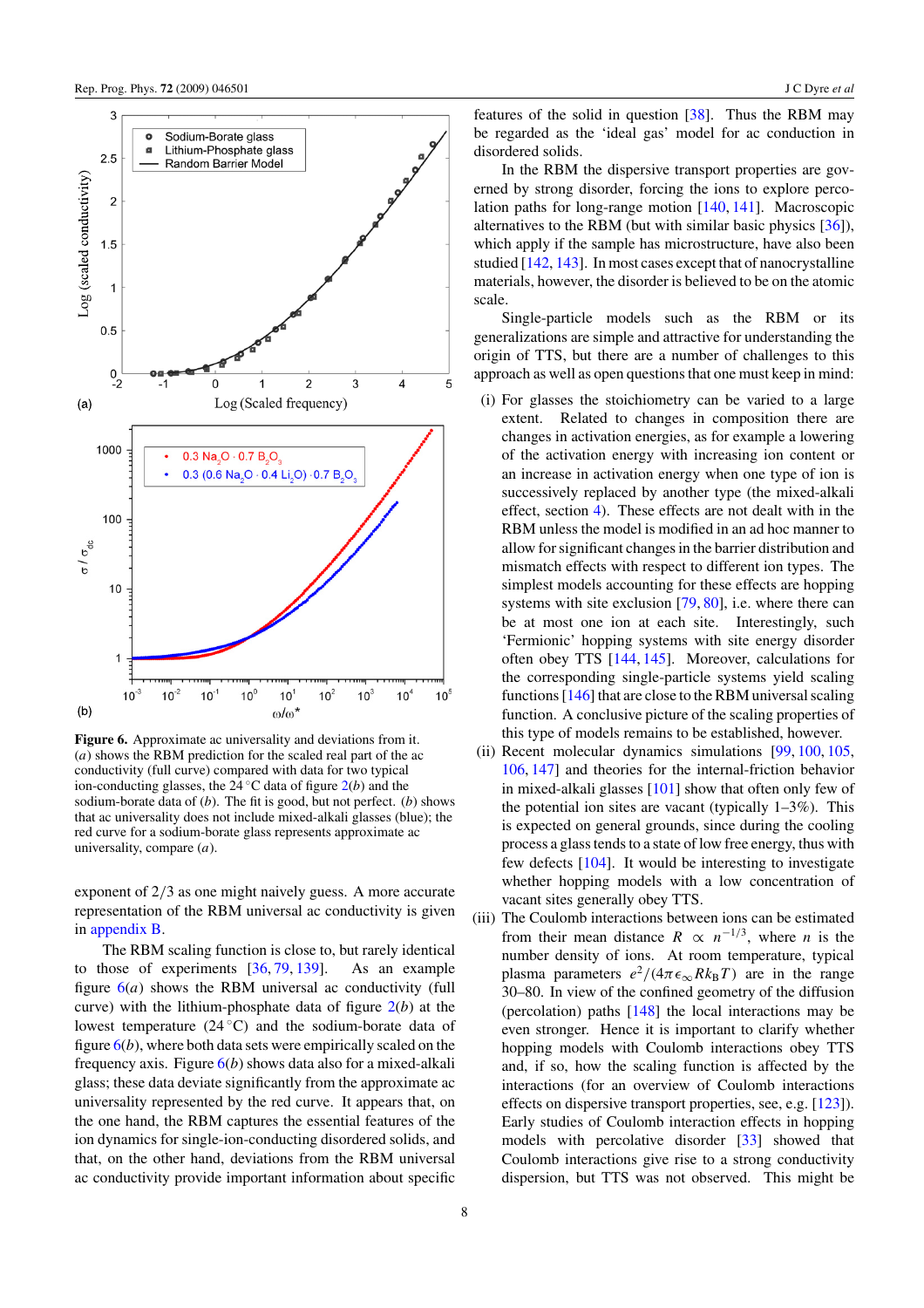<span id="page-8-0"></span>due to the fact that in these early simulations temperature was not low enough. Another reason could be that, as in the RBM, a smooth and broad distribution of barrier or site energies is required for scaling. Indeed, simulations of many-particle hopping in the RBM with Coulomb interactions show agreement with the scaling behavior for low and moderate particle concentrations in the limit of low temperatures [\[139\]](#page-13-0). Overall, however, the problem is far from being settled; in particular, if one takes into account that the fraction of empty sites should be small and that critical tests for other types of structural disorder, such as site energy disorder, have not yet been performed. Due to the long-range nature of the Coulomb force, one could argue that its contribution to the energy landscape (sites and saddle points) provides an overall mean-field contribution. This hypothesis should be tested by further simulations.

(iv) Most studies of the RBM and other hopping models focused on site and/or barrier energies varying randomly without spatial correlation (a notable exception is the counterion model [\[149,](#page-13-0) [150\]](#page-13-0)). If there are significant spatial correlations—thus introducing a further length scale into the problem—this may well lead to a breakdown of TTS.

#### **6. What causes the nearly constant loss (NCL)?**

At high frequencies and/or low temperatures conductivity spectra approach a regime with nearly linear frequency dependence when plotted in the usual double-log plot:  $\sigma'(\omega) \cong$  $A\omega^n$  (*n*  $\cong$  1). The proportionality constant *A* is only weakly temperature dependent. This is referred to as the 'NCL' regime since it corresponds to an almost frequencyindependent dielectric loss (figure [3\)](#page-3-0). This behavior is ubiquitously observed in a wide variety of solids including glassy, crystalline and molten ion conductors, independent of specific chemical and physical structures—for an overview of experimental results, see, e.g. [\[151,](#page-13-0) [152\]](#page-13-0).

There are different possible origins of the NCL. One possibility is that NCL reflects the still not fully understood low-energy excitations present in all disordered materials. In the quantum-mechanical tunneling model these excitations account for the anomalous low-temperature features of heat capacity and sound-wave absorption [\[153\]](#page-13-0). At higher temperatures the low-energy excitations give rise to relaxations of the system over an energy barrier separating two different energy minima, described by the asymmetric double-well potential (ADWP) model [\[154\]](#page-13-0). On a microscopic level this could correspond to cooperative 'jellyfish-type' movements of groups of atoms in the material [\[135,](#page-13-0) [155,](#page-13-0) [156\]](#page-13-0). If correct, such a dynamic process should be a feature of all disordered materials, including materials without ions.

A more recent interpretation suggests that localized hopping movements of ions within fairly small clusters of sites contribute to the NCL in disordered ion conductors [\[157,](#page-13-0) [158\]](#page-13-0). In this interpretation the NCL is merely the extension to higher frequencies of the dispersive conductivity. In fact, any hopping model with sufficient disorder gives rise to such a regime, since on short time scales hopping models always correspond to ADWP-type models. In the RBM, for instance, ion jumps over limited ranges lead to an NCL regime at high frequencies, a region that extends to lower frequencies as temperature is lowered. There are two experimental observations favoring the second interpretation: (i) the magnitude of the NCL increases with increasing ion concentration [\[158\]](#page-13-0) (this also applies in the ADWP model if the defect centers are somehow associated with the ions); (ii) at large ion concentration and temperatures above 100 K, the scaling properties of the NCL contribution to the conductivity spectra are identical to the scaling properties found at lower frequencies where the dispersive conductivity passes over to the dc conductivity [\[157,](#page-13-0) [159\]](#page-13-0). On the other hand, experiments carried out by one of the present authors suggest that the low-temperature  $(T < 80 \text{ K})$  NCL in glasses with few ions is due to ADWP-type relaxation of the glass network [\[158\]](#page-13-0). This indicates that both hopping movements of the ions and ADWP-type relaxations in the material contribute to the NCL [\[160\]](#page-13-0). Which of these dynamic processes dominates depends on composition and temperature.

Again, one may wonder whether it is permissible to neglect interactions, which can be modeled by dipolar forces as regards the short-time dynamics with only local movements of the ions close to some counterions. Monte Carlo studies and analytical calculations have shown that the energetic disorder coming from spatially randomly distributed dipoles gives rise to an NCL contribution at very low temperatures within an effective one-particle description, whereas at higher temperatures such behavior can occur due to many-particle effects [\[149,](#page-13-0) [150,](#page-13-0) [161–165\]](#page-13-0).

Finally, it has been suggested that the NCL is caused by vibrational movements of the ions in strongly anharmonic potentials or from ion hopping in a slowly varying cage potential defined by neighboring ions [\[166–168\]](#page-13-0). These views focus on the very high-frequency NCL. Indeed, at frequencies in the terahertz range the ac conductivity joins into the vibrational absorption seen in far-infrared spectroscopy associated with the quasi-vibrational motion of the ions [\[151\]](#page-13-0). Unfortunately, the connection between the NCL and the vibrational modes is poorly investigated: a data gap from the gigahertz to the terahertz regions exists because measurements of the dielectric loss are here particularly challenging. More focused studies in this frequency window are needed to elucidate the connection between vibrational and librational (anharmonic) motion, as well as to better characterize the precise frequency dependence of the NCL conductivity, i.e. is it exactly linear ( $n = 1$ ), slightly sub-linear ( $n < 1$ ,  $n \approx 1$ ) or slightly super-linear  $(n > 1, n \approx 1)$  [\[169–172\]](#page-13-0)?

#### **7. What is the ion transport mechanism?**

We now turn briefly to the most fundamental question relating to ion conduction in disordered solids: what is the transport mechanism [\[1,](#page-11-0) [11,](#page-12-0) [12,](#page-12-0) [14,](#page-12-0) [17,](#page-12-0) [19,](#page-12-0) [173–180\]](#page-13-0)? As mentioned already, there is evidence that in many cases only few of the sites available for ions are vacant. Figure [7](#page-9-0) illustrates the vacancy mechanism. Ion conduction in disordered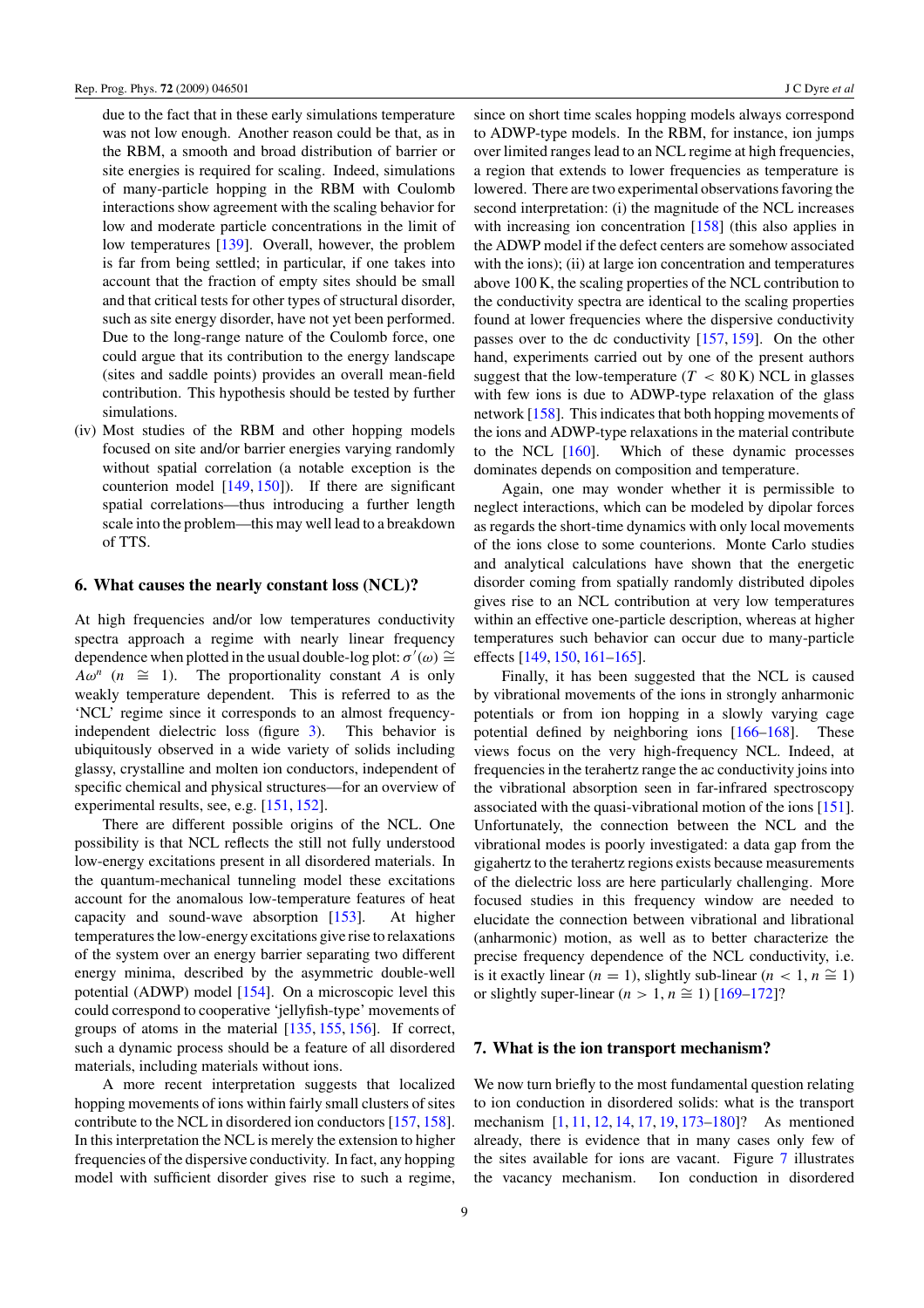<span id="page-9-0"></span>Vacancy-like transport mechanism



Figure 7. Three vacancies jump to the left, each proceeding via a sequence of ion jumps to the right. First one ion jumps into the vacancy, then the next ion jumps into the new vacancy, etc.

solids does not proceed via the well-understood vacancy mechanism of ionic crystals with very few vacancies [\[181\]](#page-14-0). In crystals the vacancy concentration is strongly temperature dependent due to thermally activated defect formation; in glasses the concentration of empty sites is determined by the history of glass formation via the cooling rate, and the number of vacancies is frozen in at the glass transition [\[104\]](#page-13-0). Moreover, the vacancy concentration in glasses is believed to be significantly larger than in crystals. This makes the conduction mechanism in glasses much more complex, also because vacancy–vacancy interactions generally cannot be ignored. If such interactions are nevertheless not important, one may regard a vacancy as a charge carrier, e.g., in the RBM. In this case, the results of the RBM pertaining to the scaling features of conductivity spectra apply unaltered.

Evidence for the significance of many-particle effects also comes from molecular dynamics simulations and from measurements of the Haven ratio. Simulations [\[105,](#page-13-0) [182–184\]](#page-14-0) suggest that hopping occurs in a cooperative way, where one ion jump triggers jumps of other ions or hopping events occur collectively by involving several ions. A directional correlation of jumps of different ions is indicated by the measured Haven ratios that are generally smaller than unity [\[40\]](#page-12-0), corresponding to positive cross-correlations in the current autocorrelation function. If heterogeneities in the host network confine the ion motion to channel-like structures, such correlations can be expected to be even more pronounced [\[148,](#page-13-0) [185\]](#page-14-0). Haven ratios smaller than unity have also been found in Monte Carlo simulations of models with Coulomb interactions [\[35\]](#page-12-0).

There is a need for more systematic investigations of the role of many-particle effects. To uncover the ion transport mechanism(s) model predictions should be compared with other experimental observables than conductivity, such as NMR, spin–lattice relaxation, mechanical relaxation, tracer diffusion, quasi-elastic neutron scattering and multiple spinecho experiments [\[186–188\]](#page-14-0). These methods probe different correlation functions, so checking model predictions against them obviously provides more severe tests than just, for example, comparing predicted ac conductivity spectra with experiment. Such lines of inquiry, however, have so far only been undertaken in few instances; for example spinlattice relaxation spectra were investigated in [\[35,](#page-12-0) [50,](#page-12-0) [189\]](#page-14-0), and multiple spin-echo experiments in [\[190\]](#page-14-0).

The ion conduction mechanism clearly deserves a review on its own summarizing the latest developments. We have here mainly announced the problem and left out detailed considerations of, for example, the role played by dynamic heterogeneities and possible dynamic channels for conduction pathways [\[184,](#page-14-0) [191\]](#page-14-0). Hopefully answering the other questions of the present review will provide valuable input into revealing the ion conduction mechanism.

### **8. What is the role of dimensionality?**

The subdiffusive ion dynamics on transient time scales found ubiquitously in disordered materials is sometimes attributed to a fractal geometry of the conduction paths. A classic example of subdiffusion is particle dynamics occurring on a percolation cluster [\[136,](#page-13-0) [192\]](#page-14-0). In this case the cluster is fractal on length scales below a correlation length *ξ* , which diverges when approaching the percolation threshold. At criticality, dangling ends and loops occur on all length scales and cause the mean-square displacement to increase as a power law with an exponent smaller than one. Close to the percolation threshold, *ξ* is finite and subdiffusive behavior is observed only in an intermediate time regime, where the mean-square displacement is larger than microscopic length scales and smaller than  $\xi^2$ . For times where the meansquare displacement exceeds  $\xi^2$ , the diffusion eventually becomes normal. This example suggests that the effective dimensionality of the conduction pathways may play an important role for the subdiffusive behavior, although for conduction pathways containing loops the fractal dimension of the pathway structure and the embedding Euclidian dimension of the material are generally not sufficient to determine the power-law exponent in the subdiffusive time regime (see the discussion in chapter 3 of [\[136\]](#page-13-0)). Hence the question arises to what extent, if any, does the dimensionality of the conduction space influence the subdiffusive motion?

A possible scenario for qualitatively understanding the origin of the dimensionality dependence is the following. With decreasing dimensionality, the average distance between the highest barriers (percolation barriers) on the conduction pathways becomes larger. Between these percolation barriers, the ions perform back-and-forth motion. An increasing spatial extent of this back-and-forth motion leads to a larger dielectric relaxation strength, implying a more gradual transition from dc conductivity to dispersive conductivity.

Few studies of this question exist, but there is some evidence that dimensionality does influence the shape of the ac conductivity master curves (the scaling functions of equation  $(12)$ ). This can be seen in 2D crystals, such as sodium  $\beta$  – Al<sub>2</sub>O<sub>3</sub>, and in 1D crystals, such as hollandite: the transition from dc conductivity to dispersive conductivity becomes more gradual with decreasing dimension [\[193\]](#page-14-0). This variation in the shape of the ac conductivity curve as characterized by the approximate exponent of equation  $(3)$ , is shown in figure [8.](#page-10-0) This sensitivity to dimensionality is also evident in the RBM for which the shapes of the conductivity spectra are similarly altered by changing the dimensionality, i.e. in two dimensions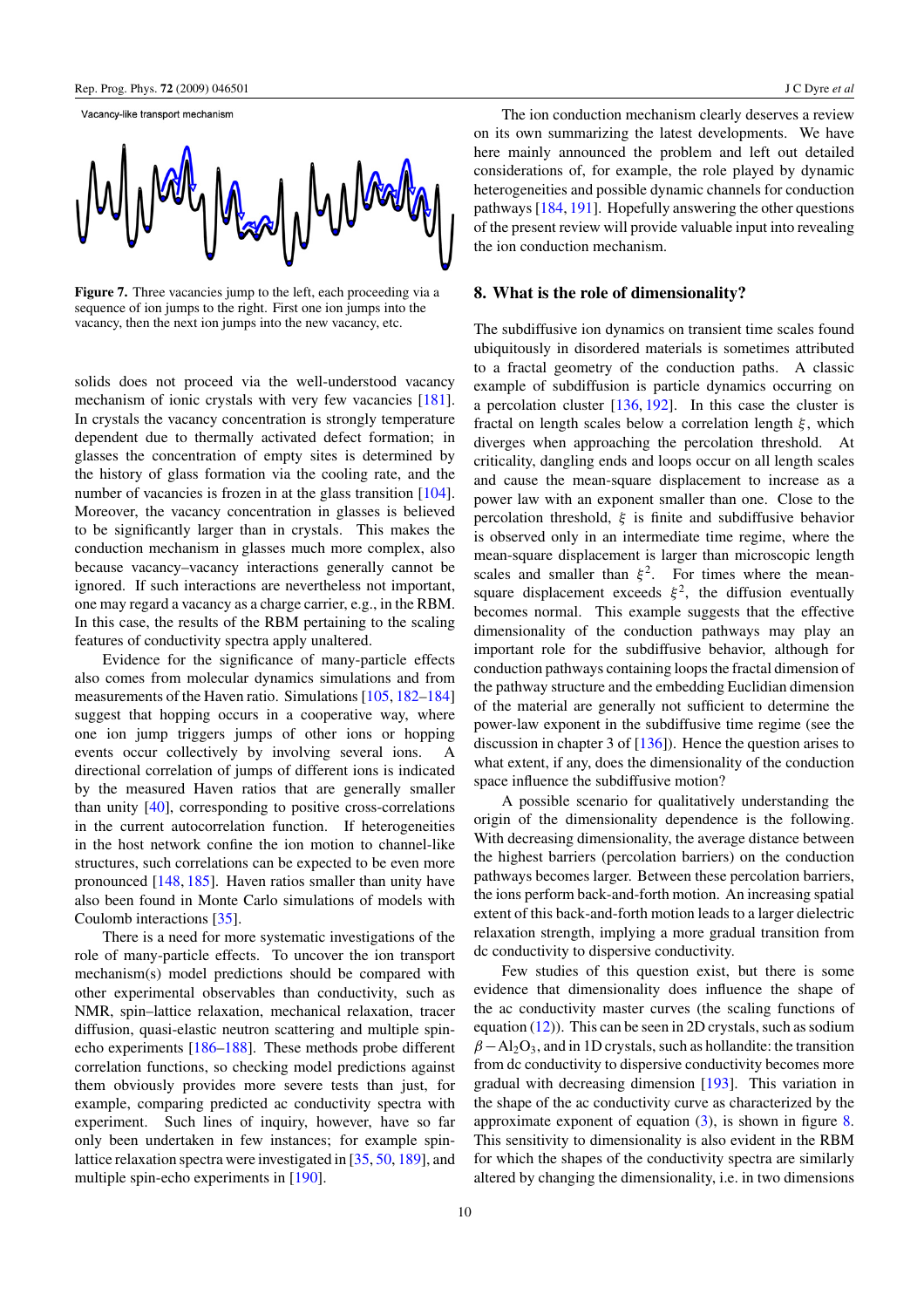<span id="page-10-0"></span>

**Figure 8.** Dimensionality dependence of the approximate conductivity exponent of the ac conductivity, *n* (equation [\(3\)](#page-2-0)) for glasses, planar crystals and channel crystals.

the conductivity increases less steeply with frequency than in three dimensions  $[194]$ <sup>7</sup>.

The conducting pathways of the two above-mentioned crystals (sodium  $\beta$  – Al<sub>2</sub>O<sub>3</sub> and hollandite) have a well-defined dimensionality. Is there any other evidence for modifications of the correlated motion which might be connected to the dimensionality of the conduction space in an amorphous solid? While most disordered materials as mentioned show very similar shapes of the ac conductivity curves, some researchers [\[195–197\]](#page-14-0) have observed systematic changes that appear to arise from changes in the local environment of the ions. In studies of alkali-germanate glasses and alkali-borate glasses of varying ion content, for instance, subtle changes in the shape of the conductivity spectra were seen to correlate with known anomalies in the glass-transition temperature [\[37,](#page-12-0) [38\]](#page-12-0). The glass-transition temperature passes through a maximum as a result of how added modifier ions initially polymerize, but later depolymerize, the oxide network. Consequently, the average oxygen coordination of the ions' charge-compensating sites changes with ion concentration, resulting in modifications of the local ion environment which could mimic changes to the dimensionality of the conduction space [\[198\]](#page-14-0). In a similar way, the mixing of two ion species (say Li and Na) modifies the local environment of the ions [\[196\]](#page-14-0), and studies of the ac conductivity of mixed-alkali glasses [\[195\]](#page-14-0) show a distinct change compared with that found in either single alkali endmember composition alone (compare figure [6\(](#page-7-0)*b*)). Finally, in studies of metaphosphate glasses (whose oxide structure is highly polymeric) systematic changes in the correlated motion occurred in conjunction with variations in the cation size relative to the free volume [\[199\]](#page-14-0). There it was posited that an effective local dimension of conduction space might rule the correlated motion. More studies along these lines are clearly warranted, but it appears that the effective dimensionality is an important parameter.

# **9. Concluding remarks**

Science progresses by asking questions. It is our hope that this paper will stimulate works focusing on basic understanding, eventually leading to a physical picture and quantitative model(s) of ion conduction in disordered solids that are as good as those of ionic and electronic conduction in crystals. It is a reasonable working hypothesis that ion conduction in disordered solids can be described in terms of a fairly simple generally applicable model, but only the future can tell whether this hope is realized.

#### **Acknowledgments**

This paper was inspired by round table discussions in 2007 at the *International Workshop on Ion Dynamics and Relaxation in Ion Conducting Disordered Solids* in Le Mans, France. The authors wish to thank Odile Bohnke, the organizer of this productive meeting. JCD gratefully thanks 'Glass and Time,' the Danish National Research Foundation's Centre for Viscous Liquid Dynamics, for support. PM and BR gratefully acknowledge financial support by the HI-CONDELEC EU STREP project (NMP3-CT-2005-516975). BR would like to thank the German Science Foundation (DFG) and the Alexander-von-Humboldt foundation for financial support of research projects. DLS would like to thank the U.S. Department of Energy, Division of Basic Energy Science (DE-FG03-98ER45696), for financial support.

# **Appendix A. Relation between the long-time mean-square displacement and the low-frequency behavior of the ac conductivity**

The Kubo formula in dimension *d* (where  $s = i\omega + \epsilon$  is the 'Laplace frequency' and  $\epsilon > 0$  is eventually taken to zero) reads

$$
\sigma(\omega) = \frac{1}{dV k_{\rm B}T} \int_0^\infty dt \langle \mathbf{I}(0) \cdot \mathbf{I}(t) \rangle e^{-st}.
$$
 (A1)

Here *V* is the sample volume and the total current  $I(t)$  is defined by summing over all *N* ions:

$$
I(t) = q \sum_{j=1}^{N} v_j(t).
$$
 (A2)

Introducing the collective displacement over a time interval of length *t*,

$$
\Delta \boldsymbol{R}(t) = \sum_{j=1}^{N} \Delta \boldsymbol{r}_j(t) = \frac{1}{q} \int_0^t dt' \boldsymbol{I}(t'), \quad (A3)
$$

<sup>7</sup> In [\[194\]](#page-14-0) ac conduction in one dimension was also simulated. This was done by introducing an artificial activation energy cut-off, which is needed to get sensible results (in two and three dimensions the cut-off is provided automatically by the percolation phenomenon). In this artificial model the ac conductivity is more like it is in three dimensions, than in two dimensions. One dimension is often strange and unphysical, however, so we do not believe that this observation invalidate the general argument presented.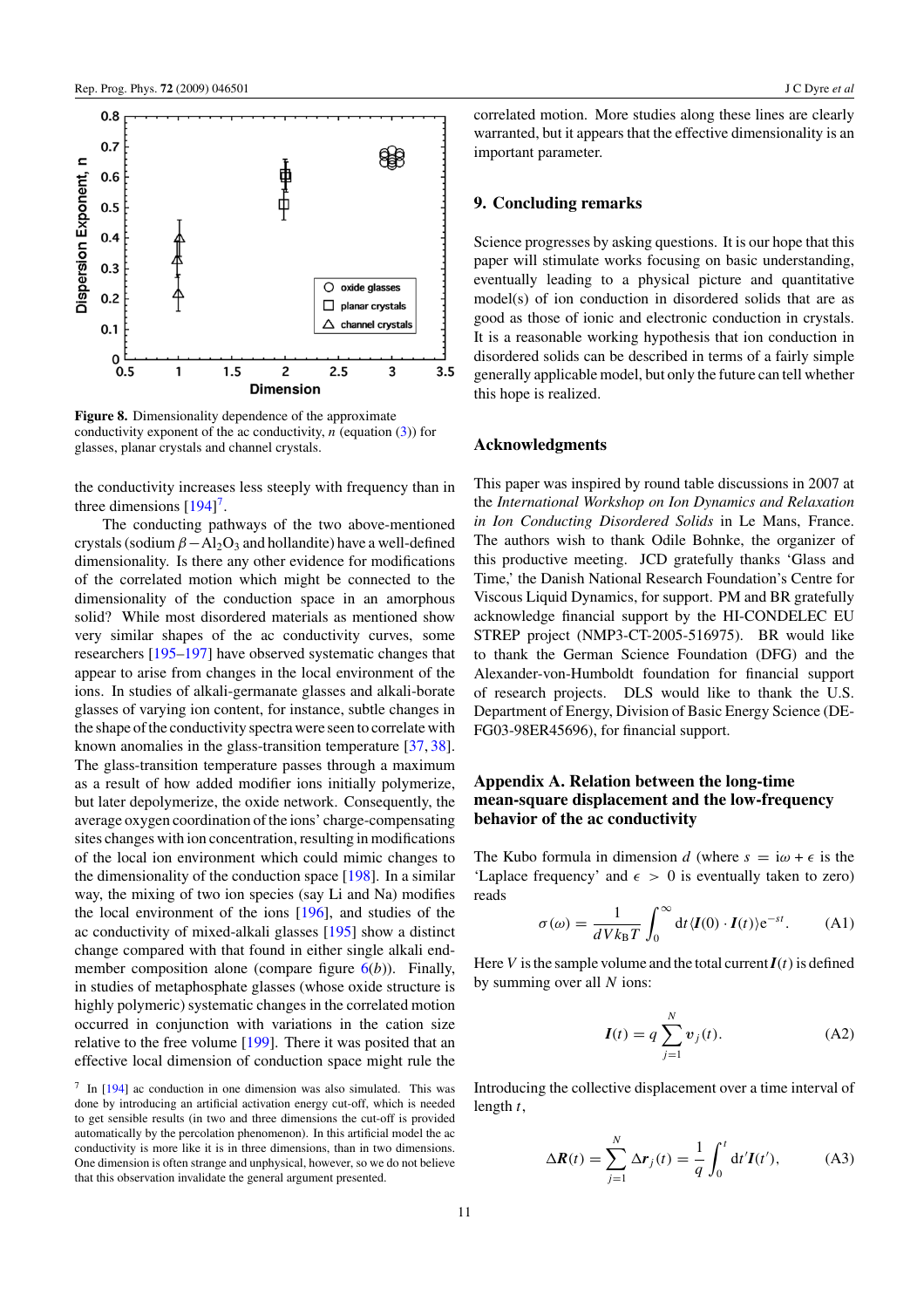<span id="page-11-0"></span>we have

$$
q^{2} \langle \Delta \mathbf{R}^{2}(t) \rangle = \int_{0}^{t} dt_{1} \int_{0}^{t} dt_{2} \langle I(t_{1}) \cdot I(t_{2}) \rangle
$$
  
\n
$$
= 2 \int_{0}^{t} d\tau (t - \tau) \langle I(0) \cdot I(\tau) \rangle,
$$
  
\n
$$
q^{2} \frac{d \langle \Delta \mathbf{R}^{2}(t) \rangle}{dt} = 2 \int_{0}^{t} d\tau \langle I(0) \cdot I(\tau) \rangle,
$$
  
\n
$$
q^{2} \frac{d^{2} \langle \Delta \mathbf{R}^{2}(t) \rangle}{dt^{2}} = 2 \langle I(0) \cdot I(t) \rangle.
$$

Accordingly, after a partial integration where the boundary term disappears because  $\Delta \mathbf{R}^2(t) \sim t^2$  for  $t \to 0$  (reflecting the short-time so-called ballistic motion), equation  $(A1)$  takes the form

$$
\sigma(s) = \frac{q^2}{2dVk_B T} s \int_0^\infty dt \, \frac{d\langle \Delta \mathbf{R}^2(t) \rangle}{dt} e^{-st}
$$

$$
= Cs \int_0^\infty dt \, \dot{f}(t) e^{-st}, \tag{A4}
$$

where  $C = nq^2/k_BT$  and  $f(t) = \langle \Delta \mathbf{R}^2(t) \rangle / 2dN$ . We now make the ansatz

$$
\sigma(s) \sim \sigma_{\rm dc} + As^{\alpha}, \qquad s \to 0 \tag{A5}
$$

with *A* real and  $0 < \alpha < 1$ . This is the well-known Jonscher ansatz [\[112,](#page-13-0) [113\]](#page-13-0) analytically continued to complex frequencies, because for the real part of the frequencydependent conductivity equation (A5) implies  $\sigma'(\omega) \sim \sigma_{\text{dc}}[1+\sigma]$  $(\omega/\omega^*)^{\alpha}$  with

$$
\sigma_{\rm dc} \left( \omega^* \right)^{-\alpha} = A \cos(\alpha \pi / 2). \tag{A6}
$$

The analyticity requirement implies that at very low frequencies one must eventually have  $\alpha = 1$ , but as an effective description of the regime of onset of ac conduction this ansatz may still be used. It follows that

$$
\frac{\sigma(s) - \sigma_{dc}}{s} = \int_0^\infty dt \, [C \dot{f}(t) - \sigma_{dc}] e^{-st} \sim As^{\alpha - 1}, \quad s \to 0.
$$
\n(A7)

Thus via a Tauberian theorem one concludes that

$$
C\dot{f}(t) - \sigma_{dc} \sim \frac{A}{\Gamma(1-\alpha)} t^{-\alpha}, \qquad t \to \infty.
$$
 (A8)

Since asymptotic expansions can be integrated term by term and  $f(0) = 0$ , we obtain

$$
Cf(t) \sim \sigma_{dc} t + \frac{A}{\Gamma(2-\alpha)} t^{1-\alpha}, \qquad t \to \infty \qquad (A9)
$$

 $\sigma$ , if  $D_{\sigma} \equiv \sigma_{\text{dc}}/C = (k_{\text{B}}T/nq^2)\sigma_{\text{dc}} = \lim_{t \to \infty} \langle \Delta \mathbf{R}^2(t) \rangle / 6Nt$ is a collective diffusion coefficient,

$$
\frac{\langle \Delta \mathbf{R}^2(t) \rangle}{2dN} \sim D_{\sigma} \left[ t + \frac{(\omega^* t)^{1-\alpha}}{\omega^* \cos(\alpha \pi/2) \Gamma(2-\alpha)} \right], \quad t \to \infty.
$$
\n(A10)

If we introduce the time scale  $t^* \equiv 1/v^*$  $2\pi/\omega^*$  corresponding to the crossover frequency  $\omega^*$  where

 $\sigma'(\omega^*) = 2\sigma_{dc}$  (equation [\(3\)](#page-2-0)), and if we assume that the Jonscher ansatz is a good description near the crossover so that the asymptotic expression applies, equation  $(A10)$  implies

$$
\sigma_{\rm dc} = \frac{nq^2}{2dk_{\rm B}T} \frac{\langle \Delta \mathbf{R}^2(t^*) \rangle}{\gamma N} \nu^* \tag{A11}
$$

with

$$
\gamma = 1 + \frac{1}{(2\pi)^{\alpha} \cos(\alpha \pi/2) \Gamma(2 - \alpha)}.
$$
 (A12)

The factor  $\gamma$  is roughly two for  $\alpha \leq 0.82$ , but diverges for  $\alpha \rightarrow 1$ . If we further replace the collective meansquare displacement  $\langle \Delta \mathbf{R}^2(t^*) \rangle$  by the single-particle meansquare displacement  $\langle \Delta r^2(t^*) \rangle$ , using the definition of the timedependent Haven ratio

$$
\frac{1}{H(t^*)} = 1 + \frac{1}{N} \frac{\sum_{j \neq k} \langle \Delta \mathbf{r}_j(t^*) \cdot \Delta \mathbf{r}_k(t^*) \rangle}{\langle \Delta \mathbf{r}^2(t^*) \rangle} \tag{A13}
$$

that can be approximated by the Haven ratio  $H$  in the dc-limit (accessible via radioactive tracer experiments [\[39–41\]](#page-12-0)), i.e.  $\langle \Delta \mathbf{R}^2(t^*) \rangle / N = \langle \Delta \mathbf{r}^2(t^*) \rangle / H(t^*) \simeq \langle \Delta \mathbf{r}^2(t^*) \rangle / H$ , we arrive at equation [\(5\)](#page-2-0) of the main text (where  $d = 3$ ):

$$
\sigma_{\rm dc} = \frac{nq^2}{2dk_{\rm B}T} \frac{\langle \Delta r^2(t^*) \rangle}{\gamma H} v^* \,. \tag{A14}
$$

# **Appendix B. Accurate representation of the RBM universal ac conductivity**

Equation [\(14\)](#page-6-0) gives a good overall fit to the universal ac conductivity of the RBM arising in the extreme disorder limit, but in the range of frequencies where the conductivity approaches the dc level  $(\omega < \omega^*)$  there are significant deviations for both real and imaginary parts of the conductivity. Thus for the imaginary part  $\sigma''(\omega)$  equation [\(14\)](#page-6-0) predicts that  $\tilde{\sigma}'' \propto \tilde{\omega}^{2/3}$  for  $\tilde{\omega} \to 0$ . This contradicts experiment, analyticity as well as RBM computer simulations [\[138\]](#page-13-0) that all imply  $\tilde{\sigma}'' \propto \tilde{\omega}$  for  $\tilde{\omega} \to 0$ . An accurate analytical representation of the RBM universal ac conductivity with the correct lowfrequency behavior is given [\[138\]](#page-13-0) by the equation

$$
\ln \tilde{\sigma} = \frac{\mathrm{i}\tilde{\omega}}{\tilde{\sigma}} \left( 1 + \frac{8}{3} \frac{\mathrm{i}\tilde{\omega}}{\tilde{\sigma}} \right)^{-1/3} . \tag{B1}
$$

In this expression frequency is scaled such that  $\tilde{\sigma} = 1 +$  $i\tilde{\omega}$  for  $\tilde{\omega} \rightarrow 0$ , i.e. the frequency scaling is different from that of equation  $(14)$ . Equation  $(B1)$  is easily solved numerically for both real and imaginary parts as functions of frequency. Alternatively, numerical solutions to it—as well as to equation [\(14\)](#page-6-0)—are available as ASCII files (see reference [22] of [\[138\]](#page-13-0)).

#### **References**

- [1] Knauth P 2000 *J. Electroceram.* **5** [111](http://dx.doi.org/10.1023/A:1009906101421)
- [2] Dubbe A 2003 *Sensors Actuators B—Chem.* **88** [138](http://dx.doi.org/10.1016/S0925-4005(02)00317-9)
- [3] Kharton V V, Marques F M B and Atkinson A 2004 *Solid State Ion.* **[174](http://dx.doi.org/10.1016/j.ssi.2004.06.015)** 135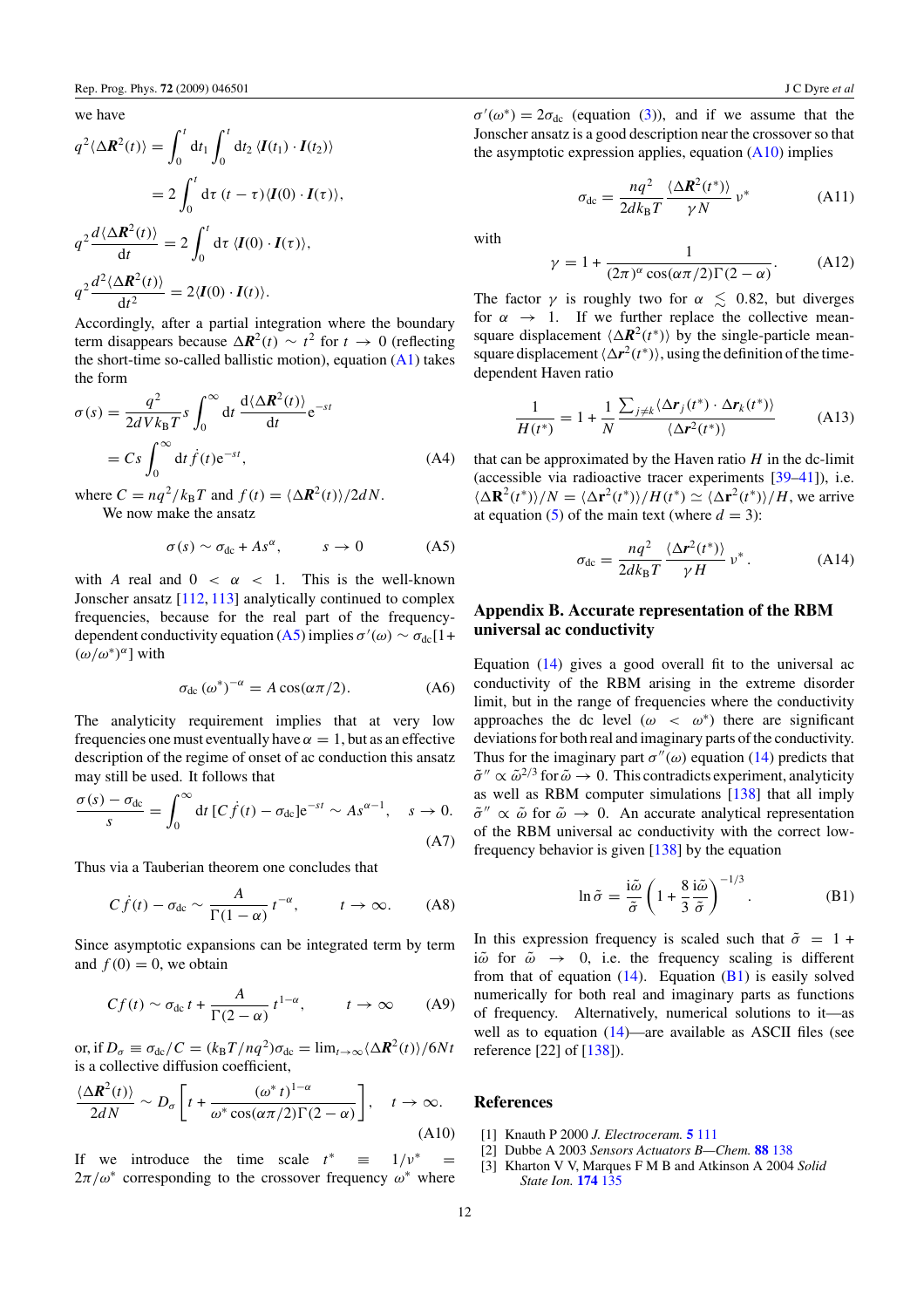- <span id="page-12-0"></span>[4] Knauth P and Tuller H L 2002 *J. Am. Ceram. Soc.* **85** [1654](http://dx.doi.org/10.1111/j.1151-2916.2002.tb00334.x )
- [5] Vinatier P and Hamon Y 2006 *Charge Transport in Disordered Solids* ed S Baranovski (Chichester: Wiley) p 403
- [6] Hui S Q, Roller J, Yick S, Zhang X, Deces-Petit C, Xie Y S, Maric R and Ghosh D 2007 *J. Power Sources* **[172](http://dx.doi.org/10.1016/j.jpowsour.2007.07.071)** 493
- [7] Niklasson G A and Granqvist C G 2007 *J. Mater. Chem.* **17** [127](http://dx.doi.org/10.1039/b612174h)
- [8] Grozema F C and SiebbelesLDA 2008 *Int. Rev. Phys. Chem.* **[27](http://dx.doi.org/10.1080/01442350701782776)** 87
- [9] Funahashi M, Shimura H, Yoshio M and Kato T 2008 *Liquid Crystalline Functional Assemblies and Their Supramolecular Structures (Structure and Bonding)* vol 128 (Berlin: Springer) p 151
- [10] Bunde A, Funke K and Ingram M D 1998 *Solid State Ion.* **[105](http://dx.doi.org/10.1016/S0167-2738(97)00444-X)** 1
- [11] Owen A E 1963 *Progress in Ceramic Science* vol 3 ed J E Burke (New York: Macmillan) p 77
- [12] Tomozawa M 1977 *Treatise on Materials Science* vol 12 ed M Tomozawa (New York: Academic) p 283
- [13] Tuller H L, Button D P and Uhlmann D R 1980 *J. Non-Cryst. Solids* **[40](http://dx.doi.org/10.1016/0022-3093(80)90096-4)** 93
- [14] Ingram M D 1987 *Phys. Chem. Glasses* **28** 215
- [15] Vincent C A 1987 *Prog. Solid State Chem.* **17** [145](http://dx.doi.org/10.1016/0079-6786(87)90003-3)
- [16] Kremer F, Dominguez L, Meyer W H and Wegner G 1989 *Polymer* **30** [2023](http://dx.doi.org/10.1016/0032-3861(89)90289-9)
- [17] Angell C A 1990 *Chem. Rev.* **90** [523](http://dx.doi.org/10.1021/cr00101a006)
- [18] Martin S W 1991 *J. Am. Ceram. Soc.* **74** [1767](http://dx.doi.org/10.1111/j.1151-2916.1991.tb07788.x)
- [19] Angell C A 1992 *Annu. Rev. Phys. Chem.* **43** [693](http://dx.doi.org/10.1146/annurev.pc.43.100192.003401)
- [20] Heitjans P and Indris S 2003 *J. Phys.: Condens. Matter* **15** [R1257](http://dx.doi.org/10.1088/0953-8984/15/30/202)
- [21] Maier J 1995 *Prog. Solid State Chem.* **23** [171](http://dx.doi.org/10.1016/0079-6786(95)00004-E)
- [22] Almond D P and West A R 1983 *Solid State lon.* **[11](http://dx.doi.org/10.1016/0167-2738(83)90063-2 )** 57
- [23] Dyre J C 1991 *J. Non-Cryst. Solids* **[135](http://dx.doi.org/10.1016/0022-3093(91)90423-4)** 219
- [24] Elliott S R 1994 *J. Non-Cryst. Solids* **[170](http://dx.doi.org/10.1016/0022-3093(94)90108-2)** 97
- [25] Moynihan C T 1994 *J. Non-Cryst. Solids* **172** [1395](http://dx.doi.org/10.1016/0022-3093(94)90668-8)
- [26] Ngai K L and Rendell R W 2000 *Phys. Rev.* B **61** [9393](http://dx.doi.org/10.1103/PhysRevB.61.9393)
- [27] Sidebottom D L, Roling B and Funke K 2000 *Phys. Rev.* B **63** [024301](http://dx.doi.org/10.1103/PhysRevB.63.024301)
- [28] Hodge I M, Ngai K L and Moynihan C T 2005 *J. Non-Cryst. Solids* **[351](http://dx.doi.org/10.1016/j.jnoncrysol.2004.07.089)** 104
- [29] Almond D P, Duncan G K and West A R 1983 *Solid State Ion.* **8** [159](http://dx.doi.org/10.1016/0167-2738(83)90079-6)
- [30] Almond D P and West A R 1983 *Solid State Ion.* **[9/10](http://dx.doi.org/10.1016/0167-2738(83)90247-3)** 277
- [31] Hairetdinov E F, Uvarov N F, Patel H K and Martin S W 1994 *Phys. Rev.* B **50** [13259](http://dx.doi.org/10.1103/PhysRevB.50.13259)
- [32] Dyre J C 1988 *J. Appl. Phys.* **64** [2456](http://dx.doi.org/10.1063/1.341681)
- [33] Maass P, Petersen J, Bunde A, Dieterich W and Roman H E 1991 *Phys. Rev. Lett.* **[66](http://dx.doi.org/10.1103/PhysRevLett.66.52)** 52
- [34] Funke K 1993 *Prog. Solid State Chem.* **22** [111](http://dx.doi.org/10.1016/0079-6786(93)90002-9)
- [35] Maass P, Meyer M and Bunde A 1995 *Phys. Rev.* B **51** [8164](http://dx.doi.org/10.1103/PhysRevB.51.8164)
- [36] Dyre J C and Schrøder T B 2000 *Rev. Mod. Phys.* **72** [873](http://dx.doi.org/10.1103/RevModPhys.72.873)
- [37] Roling B, Martiny C and Bruckner S 2001 *Phys. Rev.* B **63** [214203](http://dx.doi.org/10.1103/PhysRevB.63.214203)
- [38] Murugavel S and Roling B 2004 *J. Phys. Chem.* B **108** [2564](http://dx.doi.org/10.1021/jp036226g)
- [39] Haven Y and Verkerk B 1965 *Phys. Chem. Glasses* **6** 38
- [40] Terai R and Hayami R 1975 *J. Non-Cryst. Solids* **18** [217](http://dx.doi.org/10.1016/0022-3093(75)90022-8)
- [41] Isard J O 1999 *J. Non-Cryst. Solids* **[246](http://dx.doi.org/10.1016/S0022-3093(99)00036-8)** 16
- [42] Schütt H J 1994 Solid State Ion. **[70/71](http://dx.doi.org/10.1016/0167-2738(94)90362-X)** 505
- [43] Tomozawa M and Shin D-W 1998 *J. Non-Cryst. Solids* **[241](http://dx.doi.org/10.1016/S0022-3093(98)00760-1)** 140
- [44] Klein R J, Zhang S H, Dou S, Jones B H, Colby R H and Runt J 2006 *J. Chem. Phys.* **124** [144903](http://dx.doi.org/10.1063/1.2186638)
- [45] Martin S W 2007 personal communication
- [46] Rivera A and Sanz J 2004 *Phys. Rev.* B **70** [094301](http://dx.doi.org/10.1103/PhysRevB.70.094301)
- [47] Berndt S, Jeffrey K R, Küchler R and Böhmer R 2005 Solid *State Nucl. Magn. Reson.* **27** [122](http://dx.doi.org/10.1016/j.ssnmr.2004.06.006)
- [48] Mustarelli P, Tomasi C, Garcia M D P and Magistris A 2006 *Phys. Chem. Glasses—Eur. J. Glass Sci. Technol.* B **47** 484
- [49] Bohnke O, Badot J C and Emery J 2003 *J. Phys.: Condens. Matter* **15** [7571](http://dx.doi.org/10.1088/0953-8984/15/44/010)
- [50] Böhmer R, Jeffrey K R and Vogel M 2007 *Prog. Nucl. Magn. Reson. Spectrosc.* **[50](http://dx.doi.org/10.1016/j.pnmrs.2006.12.001)** 87
- [51] Ingram M D, Moynihan C T and Lesikar A V 1980 *J. Non-Cryst. Solids* **[38-39](http://dx.doi.org/10.1016/0022-3093(80)90447-0)** 371
- [52] Ravaine D and Souquet J L 1977 *Phys. Chem. Glasses* **18** 27
- [53] Isard J O 1976 *Phys. Chem. Glasses* **17** 1
- [54] Heyne L 1977 *Solid Electrolytes* ed S Geller (Berlin: Springer) p 169
- [55] Riess I 1991 *Solid State Ion.* **44** [199](http://dx.doi.org/10.1016/0167-2738(91)90008-Y)
- [56] Riess I 1997 *CRC Handbook of Solid State Electrochemistry* ed P J Gellings and H J M Bouwmeester (New York: CRC Press) p 223
- [57] Macdonald J R 1953 *Phys. Rev.* **[92](http://dx.doi.org/10.1103/PhysRev.92.4)** 4
- [58] Friauf R J 1954 *J. Chem. Phys.* **22** [1329](http://dx.doi.org/10.1063/1.1740392)
- [59] Ilschner B 1958 *J. Chem. Phys.* **28** [1109](http://dx.doi.org/10.1063/1.1744352)
- [60] Beaumont J H and JacobsPWM 1967 *J. Phys. Chem. Solids* **28** [657](http://dx.doi.org/10.1016/0022-3697(67)90097-2)
- [61] Bazant MZ, Thornton K and Ajdari A 2004 *Phys. Rev.* E **70** [021506](http://dx.doi.org/10.1103/PhysRevE.70.021506)
- [62] Schütt H J and Gerdes E 1992 J. Non-Cryst. Solids [144](http://dx.doi.org/10.1016/S0022-3093(05)80378-3) 14
- [63] Pitarch A, Bisquert J and Garcia-Belmonte G 2003 *J. Non-Cryst. Solids* **[324](http://dx.doi.org/10.1016/S0022-3093(03)00262-X)** 196
- [64] Hughes K and Isard J O 1968 *Phys. Chem. Glasses* **9** 37
- [65] Isard J O 1968 *J. Non-Cryst. Solids* **1** [235](http://dx.doi.org/10.1016/0022-3093(69)90003-9)
- [66] Day D E 1976 *J. Non-Cryst. Solids* **21** [343](http://dx.doi.org/10.1016/0022-3093(76)90026-0)
- [67] Ingram M D 1994 *Glastech. Ber. Glass Sci. Technol.* **67** 151
- [68] Voss S, Imre A W and Mehrer H 2004 *Phys Chem Chem Phys.* **6** [3669](http://dx.doi.org/10.1039/b315772e)
- [69] Voss S, Berkemeier F, Imre A W and Mehrer H 2004 *Z. Phys. Chem.* **218** 1353
- [70] Maass P, Bunde A and Ingram M D 1992 *Phys. Rev. Lett.* **68** [3064](http://dx.doi.org/10.1103/PhysRevLett.68.3064)
- [71] Bunde A, Ingram M D and Maass P 1994 *J. Non-Cryst. Solids* **[172–174](http://dx.doi.org/10.1016/0022-3093(94)90647-5)** 1222
- [72] Hunt A 1994 *J. Non-Cryst. Solids* **[175](http://dx.doi.org/10.1016/0022-3093(94)90004-3)** 129
- [73] Greaves G N and Ngai K L 1995 *Phys. Rev.* B **52** [6358](http://dx.doi.org/10.1103/PhysRevB.52.6358)
- [74] Habasaki J, Okada I and Hiwatari Y 1995 *J. Non-Cryst. Solids* **[183](http://dx.doi.org/10.1016/0022-3093(94)00529-X)** 12
- [75] Hunt A 1995 *J. Non-Cryst. Solids* **[255](http://dx.doi.org/10.1016/S0022-3093(99)00423-8)** 47
- [76] Habasaki J, Okada I and Hiwatari Y 1996 *J. Non-Cryst. Solids* **[208](http://dx.doi.org/10.1016/S0022-3093(96)00421-8)** 181
- [77] Swenson J, Matic A, Brodin A, Borjesson L and Howells W S 1998 *Phys. Rev.* B **58** [11331](http://dx.doi.org/10.1103/PhysRevB.58.11331)
- [78] Tomozawa M 1998 *Solid State Ion.* **[105](http://dx.doi.org/10.1016/S0167-2738(97)00472-4)** 249
- [79] Baranovski S D and Cordes H 1999 *J. Chem. Phys.* **111** [7546](http://dx.doi.org/10.1063/1.480081)
- [80] Maass P 1999 *J. Non-Cryst. Solids* **[255](http://dx.doi.org/10.1016/S0022-3093(99)00422-6)** 35
- [81] Schulz B M, Dubiel M and Schulz M 1999 *J. Non-Cryst. Solids* **[241](http://dx.doi.org/10.1016/S0022-3093(98)00761-3)** 149
- [82] Kirchheim R 2000 *J. Non-Cryst. Solids* **[272](http://dx.doi.org/10.1016/S0022-3093(00)00165-4)** 85
- [83] Swenson J, Matic A, Karlsson C, Börjesson L, Meneghini C and Howells W S 2001 *Phys. Rev.* B **63** [132202](http://dx.doi.org/10.1103/PhysRevB.63.132202)
- [84] Swenson J and Adams S 2003 *Phys. Rev. Lett.* **90** [155507](http://dx.doi.org/10.1103/PhysRevLett.90.155507)
- [85] Bunde A, Ingram M D and Russ S 2004 *Phys. Chem. Chem. Phys.* **6** [3663](http://dx.doi.org/10.1039/b316738k)
- [86] Habasaki J, Ngai K L and Hiwatari Y 2004 *J. Chem. Phys.* **[121](http://dx.doi.org/10.1063/1.1759614)** 925
- [87] Imre A W, Divinski S V, Berkemeier F and Mehrer H 2006 *J. Non-Cryst. Solids* **[352](http://dx.doi.org/10.1016/j.jnoncrysol.2006.02.008)** 783
- [88] Habasaki J and Ngai K L 2007 *Phys. Chem. Chem. Phys.* **9** [4673](http://dx.doi.org/10.1039/b704014h)
- [89] Zielniok D, Eckert H and Cramer C 2008 *Phys. Rev. Lett.* **100** [035901](http://dx.doi.org/10.1103/PhysRevLett.100.035901)
- [90] Greaves G N, Gurman S J, Catlow C R A, Chadwick A V, Houde-Walter S, Henderson C M B and Dobson B R 1991 *Phil. Mag.* A **64** [1059](http://dx.doi.org/10.1080/01418619108204878)
- [91] Houde-Walter S N, Inman J M, Dent A J and Greaves G N 1993 *J. Phys. Chem.* **97** [9330](http://dx.doi.org/10.1021/j100139a013)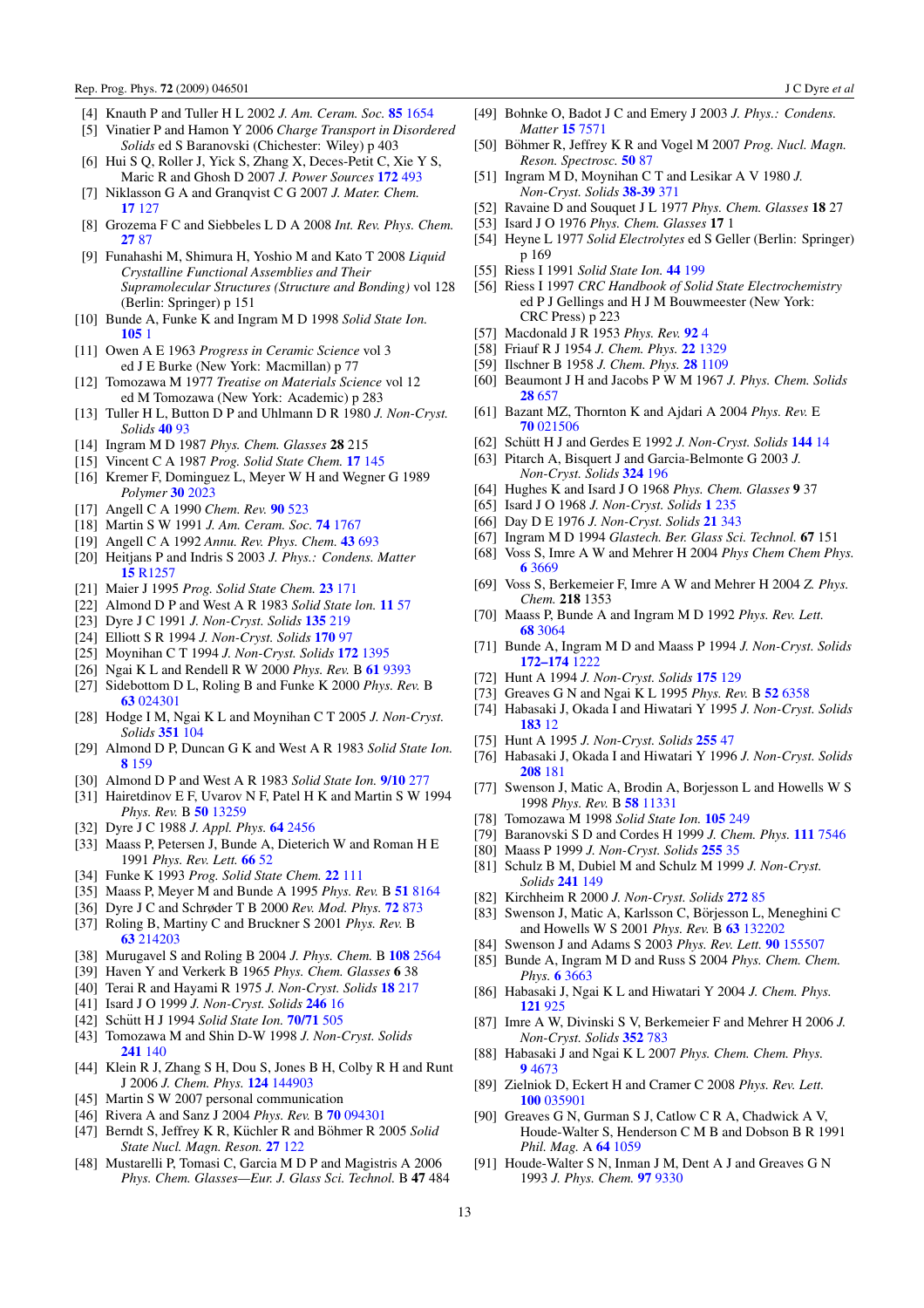- <span id="page-13-0"></span>[92] Gee B, Janssen M and Eckert H 1997 *J. Non-Cryst. Solids* **[215](http://dx.doi.org/10.1016/S0022-3093(97)00037-9)** 41
- [93] Kamitsos E I, Patsis A P and Chryssikos G D 1993 *J. Non-Cryst. Solids* **[152](http://dx.doi.org/10.1016/0022-3093(93)90258-Y)** 246
- [94] Kamitsos E I, Yiannopolous Y D, Jain H and Huang W C 1996 *Phys. Rev.* B **54** [9777](http://dx.doi.org/10.1103/PhysRevB.54.9775)
- [95] Kamitsos E I and Chryssikos G D 1998 *Solid State Ion.* **[105](http://dx.doi.org/10.1016/S0167-2738(97)00451-7)** 75 [96] Uchino T, Sakka T, Ogata Y and Iwasaki M 1992 *J.*
- *Non-Cryst. Solids* **[146](http://dx.doi.org/10.1016/S0022-3093(05)80473-9)** 26
- [97] Uchino T and Yoko T 1999 *J. Phys. Chem.* B **102** [8372](http://dx.doi.org/10.1021/jp981564g)
- [98] Balasubramanian S and Rao K J 1993 *J. Phys. Chem.* **97** [8835](http://dx.doi.org/10.1021/j100137a001) [99] Lammert H, Kunow M and Heuer A 2003 *Phys. Rev. Lett.*
- **90** [215901](http://dx.doi.org/10.1103/PhysRevLett.90.215901)
- [100] Lammert H and Heuer A 2005 *Phys. Rev.* B **72** [214202](http://dx.doi.org/10.1103/PhysRevB.72.214202)
- [101] Peibst R, Schott S and Maass P 2005 *Phys. Rev. Lett.* **95** [115901](http://dx.doi.org/10.1103/PhysRevLett.95.115901)
- [102] Maass P and Peibst R 2006 *J. Non-Cryst.Solids* **352** [5178](http://dx.doi.org/10.1016/j.jnoncrysol.2005.12.061)
- [103] Zdaniewski W A, Rindone G E and Day D E 1979 *J. Mater. Sci.* **14** 763
- [104] Dyre J C 2003 *J. Non-Cryst. Solids* **[324](http://dx.doi.org/10.1016/S0022-3093(03)00237-0)** 192
- [105] Habasaki J and Hiwatari Y 2004 *Phys. Rev.* B **69** [144207](http://dx.doi.org/10.1103/PhysRevB.69.144207)
- [106] Vogel M 2004 *Phys. Rev.* B **70** [094302](http://dx.doi.org/10.1103/PhysRevB.70.094302)
- [107] Chandrashekhar G V and Foster L M 1978 *Solid State Commun.* **27** [269](http://dx.doi.org/10.1016/0038-1098(78)90033-9)
- [108] Foster L M, Anderson M P, Chandrashekhar G V, Burns G and Bradford R B 1981 *J. Chem. Phys.* **75** [2412](http://dx.doi.org/10.1063/1.442305)
- [109] Bruce J A and Ingram M D 1983 *Solid State Ion.* **[9–10](http://dx.doi.org/10.1016/0167-2738(83)90320-X)** 717
- [110] Meyer M, Jaenisch V, Maass P and Bunde A 1996 *Phys. Rev. Lett.* **76** [2338](http://dx.doi.org/10.1103/PhysRevLett.76.2338)
- [111] Meyer M, Maass P and Bunde A 1998 *J. Chem. Phys.* **109** [2316](http://dx.doi.org/10.1063/1.476799)
- [112] Jonscher A K 1977 *Nature* **[267](http://dx.doi.org/10.1038/267673a0)** 673
- [113] Jonscher A K 1996 *Universal Relaxation Law* (London: Chelsea Dielectrics Press)
- [114] Funke K, Singh P and Banhatti R D 2007 *Phys. Chem. Chem. Phys.* **9** [5582](http://dx.doi.org/10.1039/b618788a)
- [115] Bowen C R and Almond D P 2006 *Mater. Sci. Technol.* **22** [719](http://dx.doi.org/10.1179/174328406X101328)
- [116] Murugaraj R 2007 *J. Mater. Sci.* **42** [10065](http://dx.doi.org/10.1007/s10853-007-2052-5)
- [117] Papathanassiou A N, Sakellis I and Grammatikakis J 2007 *Appl. Phys. Lett.* **91** [122911](http://dx.doi.org/10.1063/1.2779255)
- [118] Barton J L 1966 *Verres Refr.* **20** 328
- [119] Nakajima T 1972 *Annual Report, Conf. Electric Insulation and Dielectric Phenomena* (Washington, DC: National Academy of Sciences) p 168
- [120] Namikawa H 1975 *J. Non-Cryst. Solids* **18** [173](http://dx.doi.org/10.1016/0022-3093(75)90019-8)
- [121] Dyre J C 1986 *J. Non-Cryst. Solids* **88** [271](http://dx.doi.org/10.1016/S0022-3093(86)80030-8)
- [122] Schrøder T B and Dyre J C 2000 *Phys. Rev. Lett.* **84** [310](http://dx.doi.org/10.1103/PhysRevLett.84.310)
- [123] Dieterich W and Maass P 2002 *Chem. Phys.* **28** [439](http://dx.doi.org/10.1016/S0301-0104(02)00673-0)
- [124] Bettman M and Peters C R 1969 *J. Phys. Chem.* **73** [1774](http://dx.doi.org/10.1021/j100726a024)
- [125] Funke K and Schneider H J 1984 *Solid State Ion.* **13** [335](http://dx.doi.org/10.1016/0167-2738(84)90077-8)
- [126] Funke K, Banhatti R D, Wilmer D, Dinnebier R, Fitch A and Jansen M 2006 *J. Phys. Chem.* A **110** [3010](http://dx.doi.org/10.1021/jp054807v)
- [127] Svare I 1999 *Solid State Ion.* **[125](http://dx.doi.org/10.1016/S0167-2738(99)00157-5)** 47
- [128] Vogel M, Brinkmann C, Eckert H and Heuer A 2004 *Phys. Rev.* B **69** [094302](http://dx.doi.org/10.1103/PhysRevB.69.094302)
- [129] Roling B, Happe A, Funke K and Ingram M D 1997 *Phys. Rev. Lett.* **78** [2160](http://dx.doi.org/10.1103/PhysRevLett.78.2160)
- [130] Sidebottom D L 1999 *Phys. Rev. Lett.* **82** [3653](http://dx.doi.org/10.1103/PhysRevLett.82.3653)
- [131] Funke K, Wilmer D, Lauxtermann T, Holzgreve R and Bennington S M 1996 *Solid State Ion.* **[86–88](http://dx.doi.org/10.1016/0167-2738(96)00111-7)** 141
- [132] Cramer C, Bruckner S, Gao Y and Funke K 2002 *Phys. Chem. Chem. Phys.* **4** [3214](http://dx.doi.org/10.1039/b200610n)
- [133] Pimenov A, Lunkenheimer P, Rall H, Kohlhaas R, Loidl A and Böhmer R 1995 Phys. Rev. E 54 [676](http://dx.doi.org/10.1103/PhysRevE.54.676)
- [134] Singh P, Banhatti R D and Funke K 2005 *Phys. Chem. Glasses* **46** 241
- [135] Sidebottom D L, Green P F and Brow R K 1996 *J. Non-Cryst. Solids* **[203](http://dx.doi.org/10.1016/0022-3093(96)00362-6)** 300
- [136] Bunde A and Havlin S 1996 *Fractals and Disordered Systems* (Berlin: Springer)
- [137] Schrøder T B and Dyre J C 2002 *Phys. Chem. Chem. Phys.* **4** [3173](http://dx.doi.org/10.1039/b111361e)
- [138] Schrøder T B and Dyre J C 2008 *Phys. Rev. Lett.* **101** [025901](http://dx.doi.org/10.1103/PhysRevLett.101.025901)
- [139] Roling B 2001 *Phys. Chem. Chem. Phys.* **3** [5093](http://dx.doi.org/10.1039/b105094j)
- [140] Hunt A 1993 *J. Non-Cryst. Solids* **[160](http://dx.doi.org/10.1016/0022-3093(93)91265-5)** 183
- [141] Ishii T 2007 *J. Phys. Soc. Japan* **76** [064603](http://dx.doi.org/10.1143/JPSJ.76.064603)
- [142] Dyre J C 1993 *Phys. Rev.* B **48** [12511](http://dx.doi.org/10.1103/PhysRevB.48.12511)
- [143] Almond D P and Bowen C R 2004 *Phys Rev. Lett.* **92** [157601](http://dx.doi.org/10.1103/PhysRevLett.92.157601)
- [144] Porto M, Maass P, Meyer M, Bunde A and Dieterich W 2000 *Phys. Rev.* B **61** [6057](http://dx.doi.org/10.1103/PhysRevB.61.6057)
- [145] Pasveer W F, Bobbert P A and Michels M A J 2006 *Phys. Rev.* B **74** [165209](http://dx.doi.org/10.1103/PhysRevB.74.165209)
- [146] Schrøder T B 2008 *Europhys. Lett.* **81** [30002](http://dx.doi.org/10.1209/0295-5075/81/30002)
- [147] Müller C, Zienicke E, Adams S, Habasaki J and Maass P 2007 *Phys. Rev.* B **75** [014203](http://dx.doi.org/10.1103/PhysRevB.75.014203)
- [148] Meyer A, Horbach J, Kob W, Kargl F and Schober H 2004 *Phys. Rev. Lett.* **93** [027801](http://dx.doi.org/10.1103/PhysRevLett.93.027801)
- [149] Knödler D, Pendzig P and Dieterich W 1996 Solid State Ion. **[86–88](http://dx.doi.org/10.1016/0167-2738(96)00089-6)** 29
- [150] Pendzig P and Dieterich W 1998 *Solid State Ion.* **[105](http://dx.doi.org/10.1016/S0167-2738(97)00466-9)** 209
- [151] Burns A, Chryssikos G D, Tombari E, Cole R H and Risen W M 1989 *Phys. Chem. Glasses* **30** 264
- [152] Ngai K L 1999 *J. Chem. Phys.* **110** [10576](http://dx.doi.org/10.1063/1.478989)
- [153] Phillips W A 1987 *Rep. Prog. Phys.* **50** [1657](http://dx.doi.org/10.1088/0034-4885/50/12/003)
- [154] Balzer-Jöllenbeck G, Kanert O, Steinert J and Jain H 1988 *Solid State Commun.* **65** [303](http://dx.doi.org/10.1016/0038-1098(88)90703-X)
- [155] Nowick A S, Lim B S and Vaysleyb A V 1994 *J. Non-Cryst. Solids* **172** [1243](http://dx.doi.org/10.1016/0022-3093(94)90649-1)
- [156] Lu X and Jain H 1994 *J. Phys. Chem. Solids* **55** [1433](http://dx.doi.org/10.1016/0022-3697(94)90569-X)
- [157] Roling B, Martiny C and Murugavel S 2001 *Phys. Rev. Lett.* **87** [085901](http://dx.doi.org/10.1103/PhysRevLett.87.085901)
- [158] Sidebottom D L and Marray-Krezan C M 2002 *Phys. Rev. Lett.* **89** [195901](http://dx.doi.org/10.1103/PhysRevLett.89.195901)
- [159] Sidebottom D L 2005 *Phys. Rev.* B **71** [134206](http://dx.doi.org/10.1103/PhysRevB.71.134206)
- [160] Hsieh C H and Jain H 1996 *J. Non-Cryst. Solids* **[203](http://dx.doi.org/10.1016/0022-3093(96)00361-4)** 293
- [161] Jain H 1999 *Met. Mater. Process.* **11** 317
- [162] Höhr T, Pendzig P, Dieterich W and Maass P 2002 Phys. *Chem. Chem. Phys.* **4** [3168](http://dx.doi.org/10.1039/b110484e)
- [163] Schulz M, Dieterich W and Maass P 2004 *Z. Phys. Chem.* **218** 1375
- [164] Maass P, Dieterich W and Scheffler F 2006 *Flow Dynamics: 2nd Int. Conf. on Flow Dynamics (Melville, NY)* ed M Tokuyama and S Maruyama *AIP Conf. Proc.* **832** 492
- [165] Dieterich W, Maass P and Schulz M 2008 *Eur. Phys. J.: Special Top.* **[161](http://dx.doi.org/10.1140/epjst/e2008-00752-5)** 79
- [166] Leon C, Rivera A, Varez A, Sanz J, Santamaria J and Ngai KL 2001 *Phys. Rev. Lett.* **86** [1279](http://dx.doi.org/10.1103/PhysRevLett.86.1279)
- [167] Ngai K L and Leon C 2002 *Phys. Rev.* B **66** [064308](http://dx.doi.org/10.1103/PhysRevB.66.064308)
- [168] Rivera A, Leon C, Varsamis C P E, Chryssikos G D, Ngai K L, Roland C M and Buckley L J 2002 *Phys. Rev. Lett.* **88** [125902](http://dx.doi.org/10.1103/PhysRevLett.88.125902)
- [169] Funke K, Cramer C, Roling B, Saatkamp T, Wilmer D and Ingram M D 1996 *Solid State Ion.* **85** [293](http://dx.doi.org/10.1016/0167-2738(96)00073-2)
- [170] Ritus A I 2007 *J. Phys.: Condens. Matter* **19** [086222](http://dx.doi.org/10.1088/0953-8984/19/8/086222)
- [171] Tiwari J P and Shahi K 2007 *Phil. Mag.* **87** [4475](http://dx.doi.org/10.1080/14786430701551913)
- [172] Linares A, Canovas M J and Ezquerra T A 2008 *J. Chem. Phys.* **128** [244908](http://dx.doi.org/10.1063/1.2946694)
- [173] Ngai K L 1996 *J. Non-Cryst. Solids* **[203](http://dx.doi.org/10.1016/0022-3093(96)00485-1)** 232
- [174] Meyer W H 1999 *Adv. Mater.* **10** [439](http://dx.doi.org/10.1002/(SICI)1521-4095(199804)10:6<439::AID-ADMA439>3.0.CO;2-I)
- [175] Feldman Y, Puzenko A and Ryabov Y 2002 *Chem. Phys.* **[284](http://dx.doi.org/10.1016/S0301-0104(02)00545-1)** 139
- [176] Keen D A 2002 *J. Phys.: Condens. Matter* **14** [R819](http://dx.doi.org/10.1088/0953-8984/14/32/201)
- [177] Alig I, Dudkin S A, Jenninger W and Marzantowicz M 2006 *Polymer* **47** [1722](http://dx.doi.org/10.1016/j.polymer.2005.12.026)
- [178] Dutta A and Ghosh A 2007 *J. Chem. Phys.* **127** [144504](http://dx.doi.org/10.1063/1.2789431)
- [179] Habasaki J 2007 *J. Non-Cryst. Solids* **353** [3956](http://dx.doi.org/10.1016/j.jnoncrysol.2007.05.181)
- [180] Funke K and Banhatti R D 2008 *Solid State Sci.* **10** [790](http://dx.doi.org/10.1016/j.solidstatesciences.2007.05.014)